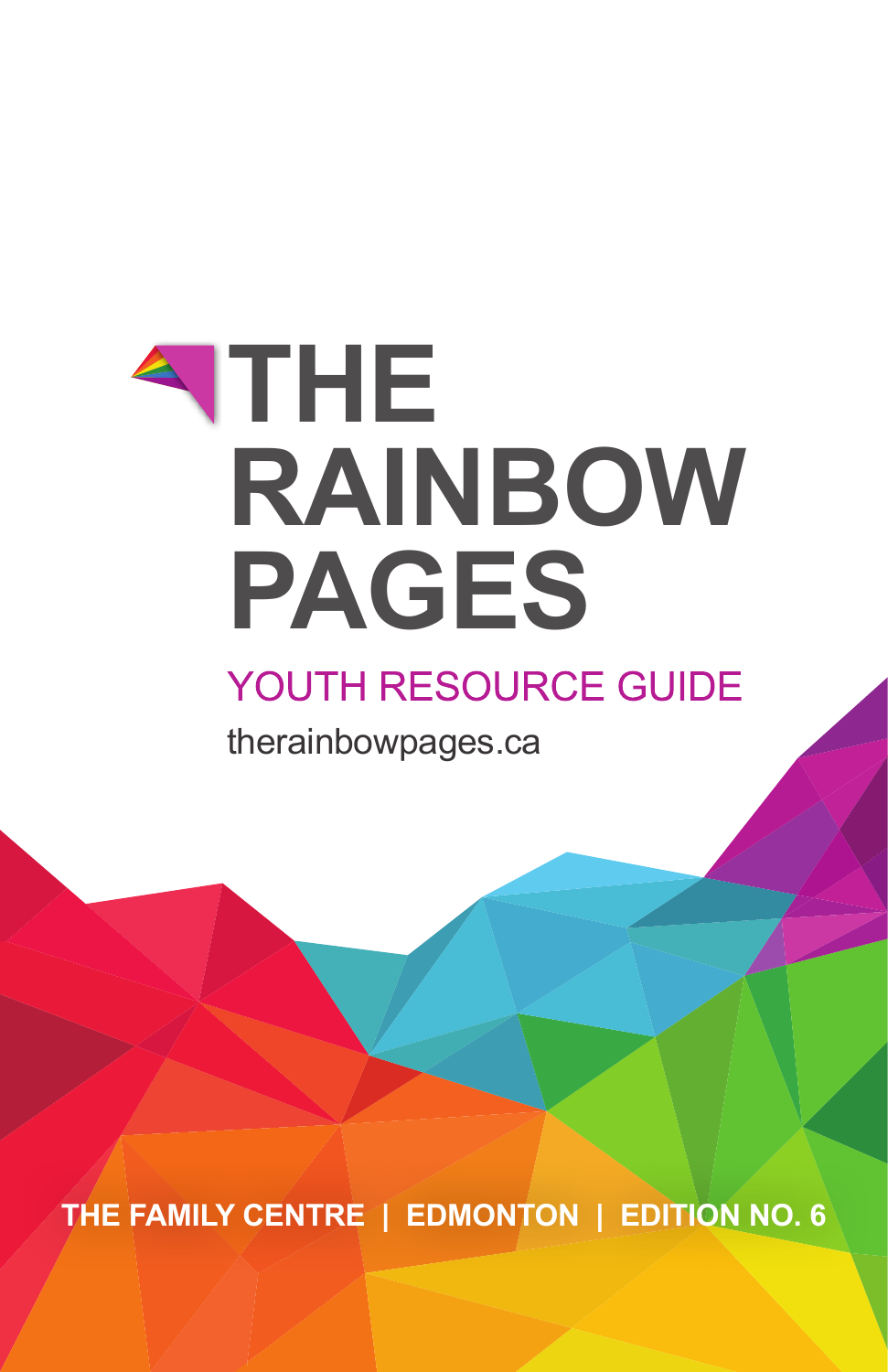### **ABOUT THIS RESOURCE GUIDE**

#### Hello!

Transitioning into adulthood can be tough. You are figuring out who you are, including your sexual orientation and gender identity. There are tons of supports available in our city to help you.

This resource guide, The Rainbow Pages, was developed by The Family Centre to provide Two-Spirited Lesbian Gay Bisexual Transgender Queer+ (2SLGBTQ+)\* youth and the youth-serving community a consolidated guide of the supports available in Edmonton.

The Family Centre would like to thank the participating organizations for supporting the development of this guide and their ongoing services in our community.

The resources within this guide are intended to meet the needs of a broad audience. Some content is intended for mature youth. Please review the content before sharing resources with youth.

To order more copies or update your organization's listing please contact **communications@familycentre.org**.

\* The acronym 2SLGBTQ+ has been used to represent the acronym LGBTTQQIA meaning Lesbian Gay Bisexual Transgendered Two-Spirited Queer Questioning Intersexed Asexual.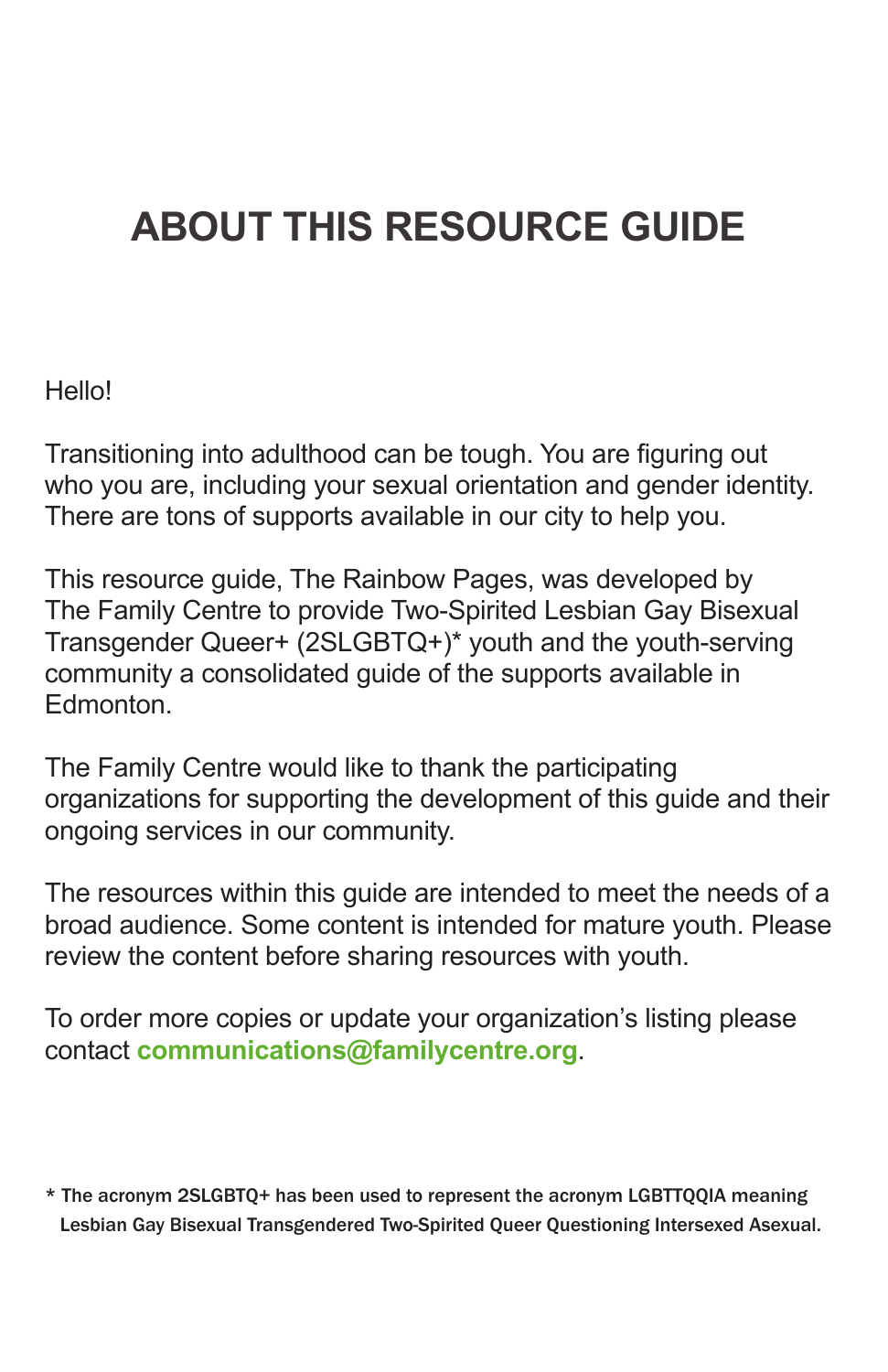## **TABLE OF CONTENTS**

|                                     | 21 |
|-------------------------------------|----|
|                                     | 23 |
| EVENTS & ACTIVITIES AND ACTIVITIES  | 26 |
| AFFIRMING CHURCHES/CONGREGATIONS 31 |    |
|                                     | 35 |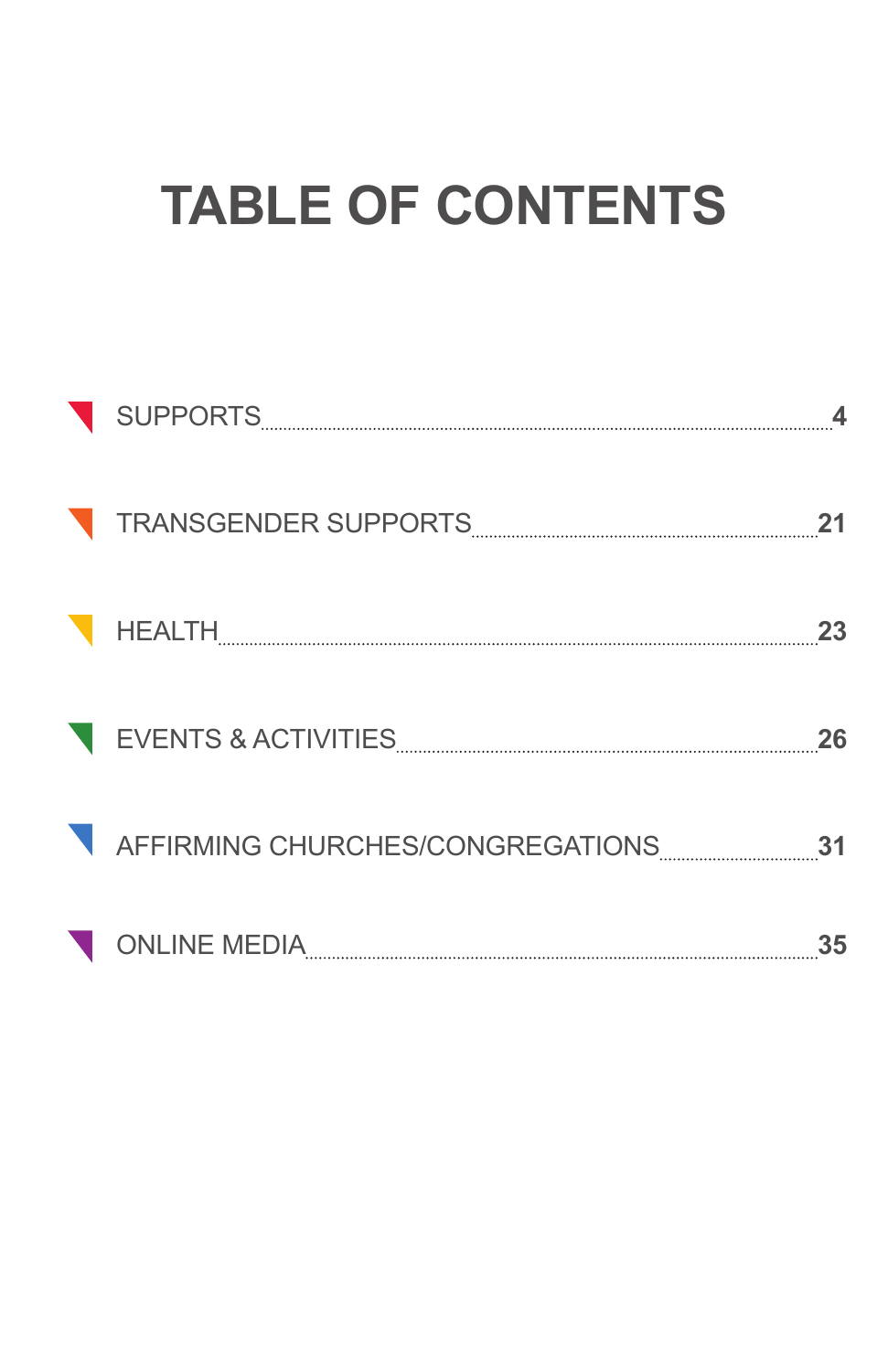### ALBERTA GAY STRAIGHT ALLIANCE NETWORK

Alberta GSA is the Alberta chapter of the GSA network of student-run groups that provides a safe place for any and all students to meet and learn about all different orientations, to support each other while working together to end homophobia, and to raise awareness and promote equality for all human beings.

#### Websites: **www.albertagsanetwork.ca** and **www.facebook.com/ groups/AlbertaGSANetwork**

#### ALBERTA SEX POSITIVE EDUCATION COMMUNITY CENTRE (ASPECC)

ASPECC is a nonprofit organization based in Edmonton that strives to promote healthy views of sex, gender, sexuality and sexual diversity with a strong focus on empowerment and consent. Online programming includes ND Empower (social skills friendship groups for neurodivergent youth); YEG QYC our youth resources and events pages for queer youth, LGBTQIA2S++ socials, supports and presentations, and our inclusive sexual health and wellness programming. Please check the website for the current calendar of events and programming.

Phone: 825-480-4084 Email: **admin@aspecc.ca**  Website: **www.aspecc.ca**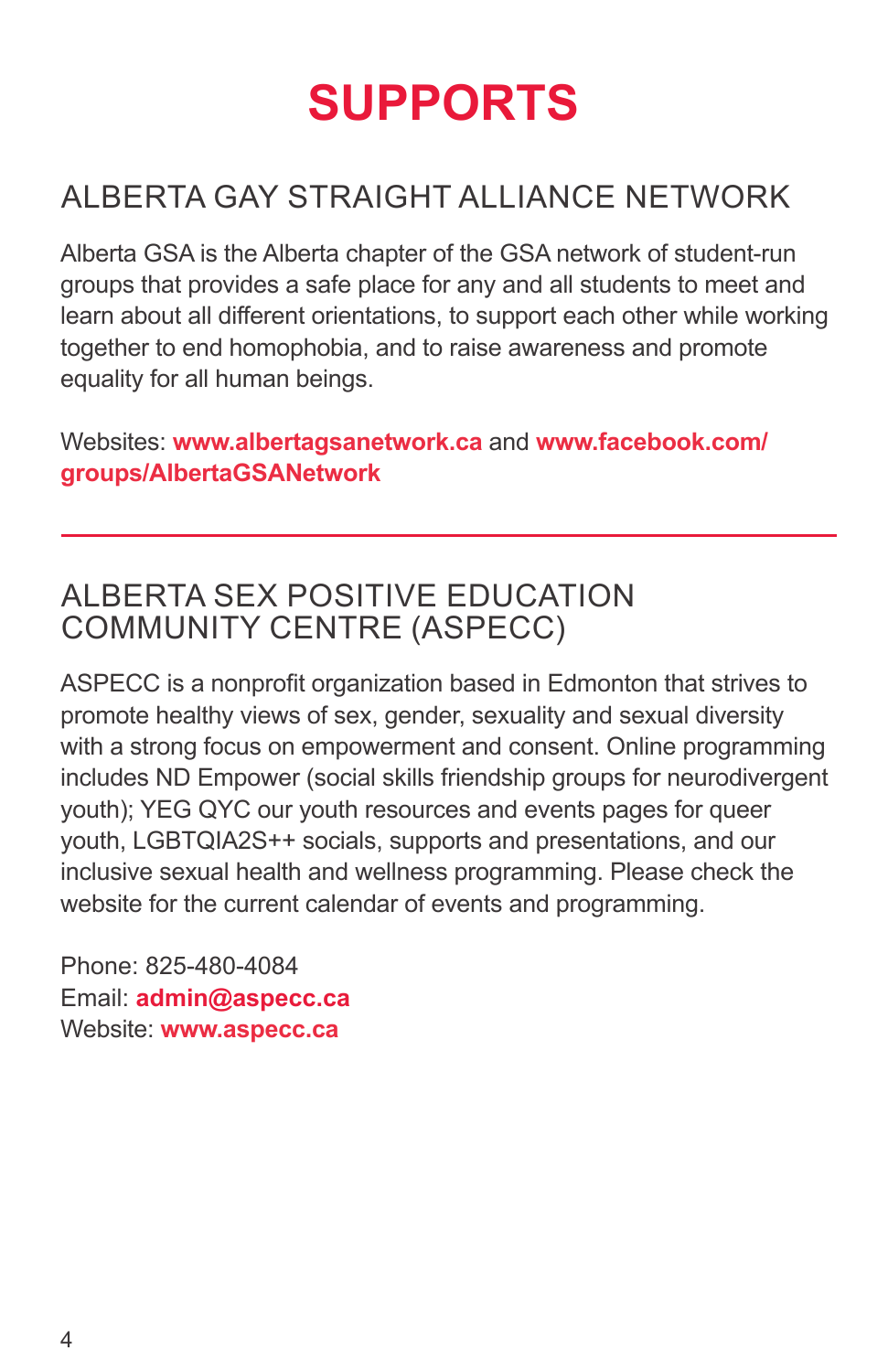#### BELOW THE BELT MEN'S PROJECT

Below the Belt is part of the CHEW Project. It offers support and resources for male identified individuals engaging in survival sex or sex work. Together, we find hope, chosen family, community, and lots of resources to survive and thrive.

Address: 11725 Jasper Ave Phone: 780-263-2221 Email: **chewproject@ualberta.ca** Website: **www.chewprojectyeg.org**

### BRYNA ANDRESSEN COUNSELLING

Bryna (they/them) meets with people ages 14 and up, in one-to-one sessions. They welcome each client's whole self, including intersectional identities, contradictions, uncertainty, and tender feelings. They're also open to working with people who are hesitant about seeing a counsellor, or who've had difficult experiences seeking mental health support in the past. Bryna's aim is to offer counselling sessions that are a collaborative and empowering experience for 2SLGBTQ+ clients. Please see their website for more information about areas of specialization.

Bryna currently offers online sessions through secure video connection. As the pandemic restrictions shift, the option of in-person sessions in Edmonton will become available. In-person sessions will be held in a space that's mobility accessible. Video sessions are available to anyone in Canada.

Phone: 587-787-3715 Email: **hello@bandressen.ca** Website: **bandressen.ca**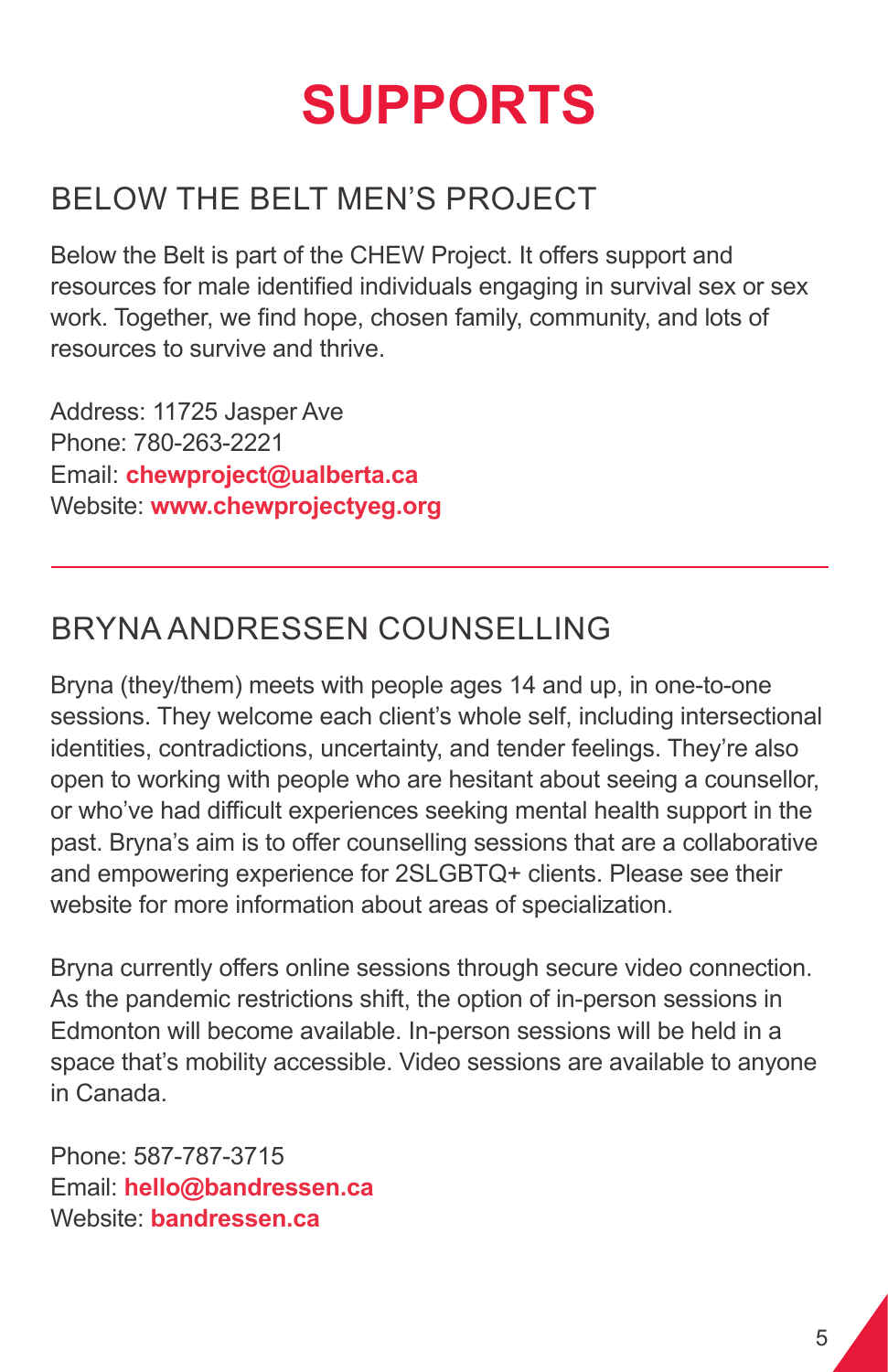#### BRIGHT LINE

Brite Line is a toll free, confidential, 24/7 mental health and wellness helpline for the 2SLGBTQIA+ community within the province of Alberta. This line is run in partnership between the Canadian Mental Health Association – Edmonton Region (CMHA-ER) and the Institute for Sexual Minority Studies and Services (ISMSS). This line is answered by CMHA-ER by staff and volunteers trained in crisis intervention as well as information and referral, and ISMSS provides support with training for phone line workers and provides guidance from their expertise on needs within the community. When you phone Brite Line, we ensure that you are able to speak to someone who has a more personal understanding of your experiences and can help get you connected to programs and services that will be affirming of queer identities.

Phone (Toll Free): 1-844-70-BRITE (1-844-702-7483) Email: **main@cmha-edmonton.ab.ca** Website: **www.briteline.ca/**

### BULLY FREE ALBERTA

If you're a victim of bullying or abuse, call trained staff at any time of day, or chat online from noon to 8pm. Online chats and calls to the helpline are anonymous.

Phone: 1-888-456-2323 (Toll Free) Email: **bullyfree.alberta@gov.ab.ca** Website: **www.bullyfreealberta.ca**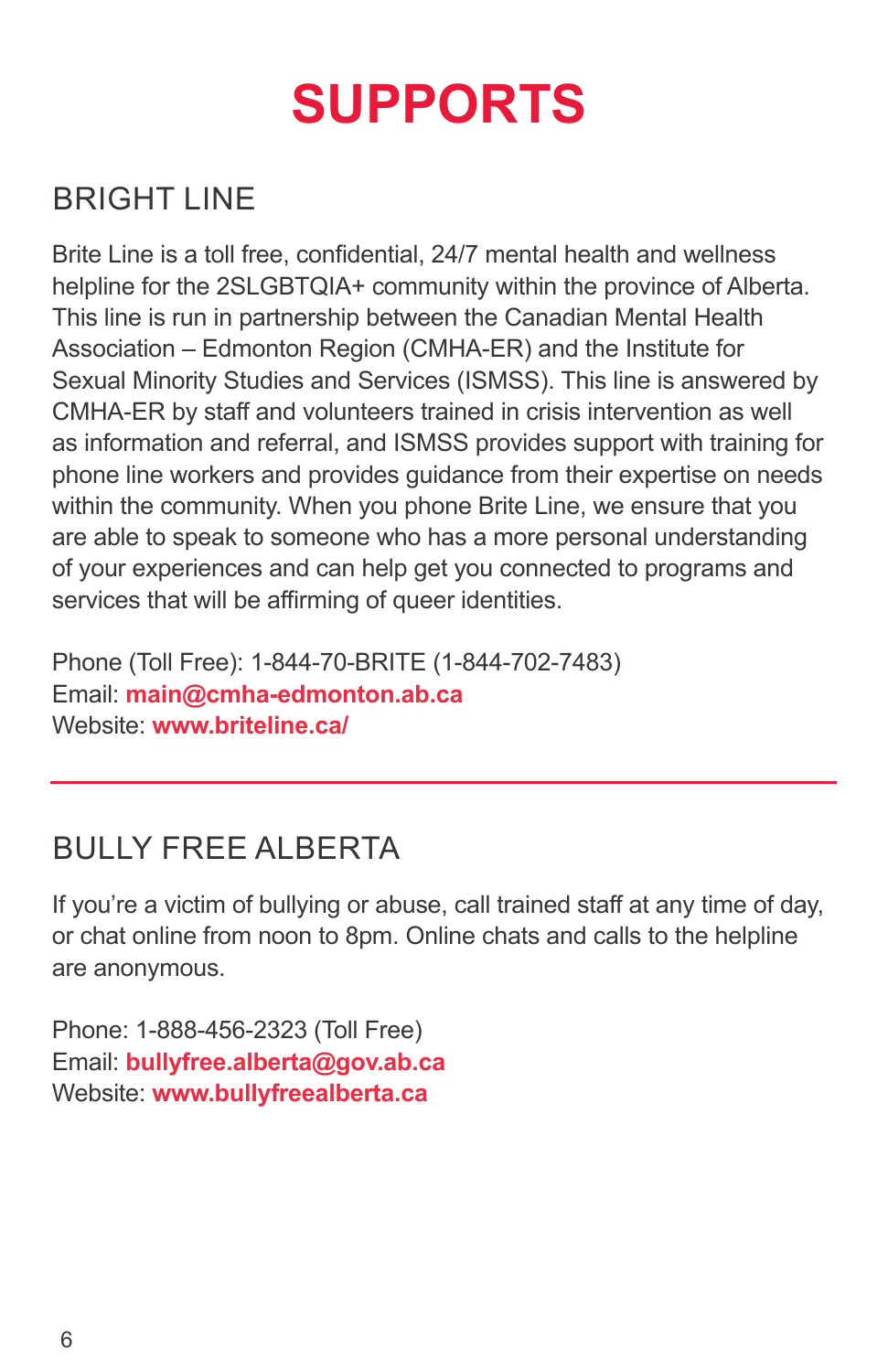#### CANADIAN MENTAL HEALTH ASSOCIATION (CMHA) - EDMONTON REGION

One-on-one phone support is available 24 hours a day to discuss any crisis issues or concerns.

Address: #300, 10010 105 St Phone: 780-414-6300 Distress line: 780-482-HELP (4357) Email: **main@cmha-edmonton.ab.ca** Website: **www.edmonton.cmha.ca**

#### THE CELLAR YOUTH CENTRE

The Cellar is an all-inclusive community youth centre that is open to youth ranging from grade six to grade 12, every Monday from 3:30-5 pm and every Friday from 3:30-6:30 pm. Every Friday we also provide a nutritious meal at 5 pm.

We're all about community at The Cellar, so we'll likely invite you in the kitchen to lend a hand or challenge you to a game of pool! The Cellar offers a variety of free programming such as free mentoring, art projects, games and entertainment of all sorts, and so much more. The Cellar is considered a "Safe Space" and all youth are welcome, regardless of beliefs or backgrounds. We're here to offer holistic care for your ever-changing lives and circumstances.

Address: 13407-97 St Phone: 587-596-4899 Email: **shaina@yfced.com** Website: **www.yuedmonton.com/cellar**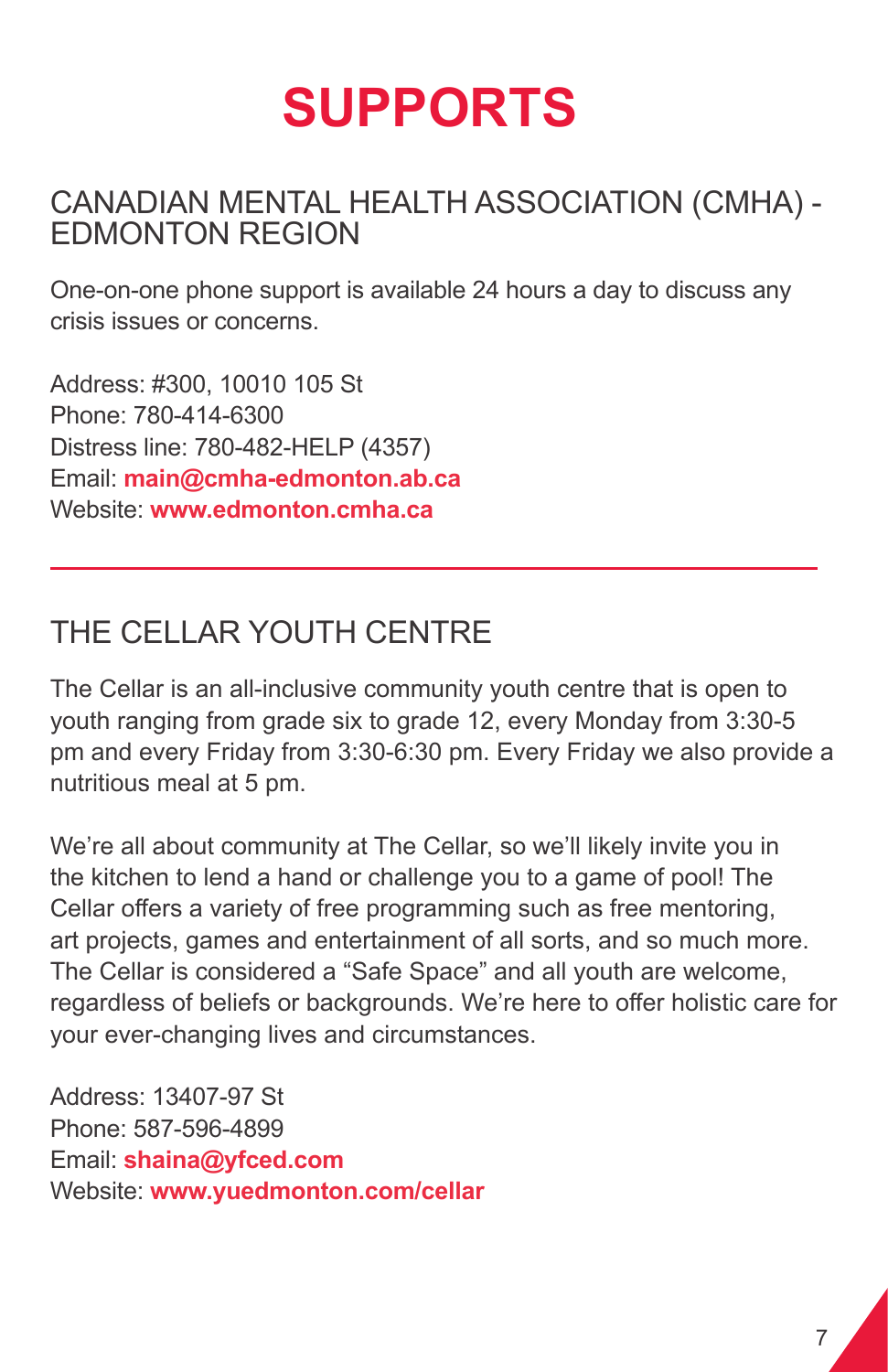### THE CHEW PROJECT

CHEW (Community, Health, Empowerment, and Wellness) Project OUTpost is a crisis/drop-in centre for 2SLGBTQIA+ youth and emerging adults ages 14 to 29, who face barriers of mental health, poverty, houselessness, substance use, and oppression. Together, we find hope, chosen family, community, and lots of resources to survive and thrive.

Email: **chewproject@ualberta.ca** Website: **chewprojectyeg.org** Phone: 780-665-5220 (call only)

#### DROP-IN SINGLE SESSION COUNSELLING

FREE professional, private and confidential counselling to individuals,

partners, and families. Our single session model takes about one hour and our qualified team can assist with a wide range of issues, such as:

- Relationship/family Iisues
- LGBTQ (including transgender specific)
- Stress, anxiety and depression
- Addiction and mental health
- Grief and loss
- Refugee and newcomer issues

Visit our website or call for locations, times, and dates Email: **info@dropinyeg.ca**  Website: **www.dropinyeg.ca** Phone: 211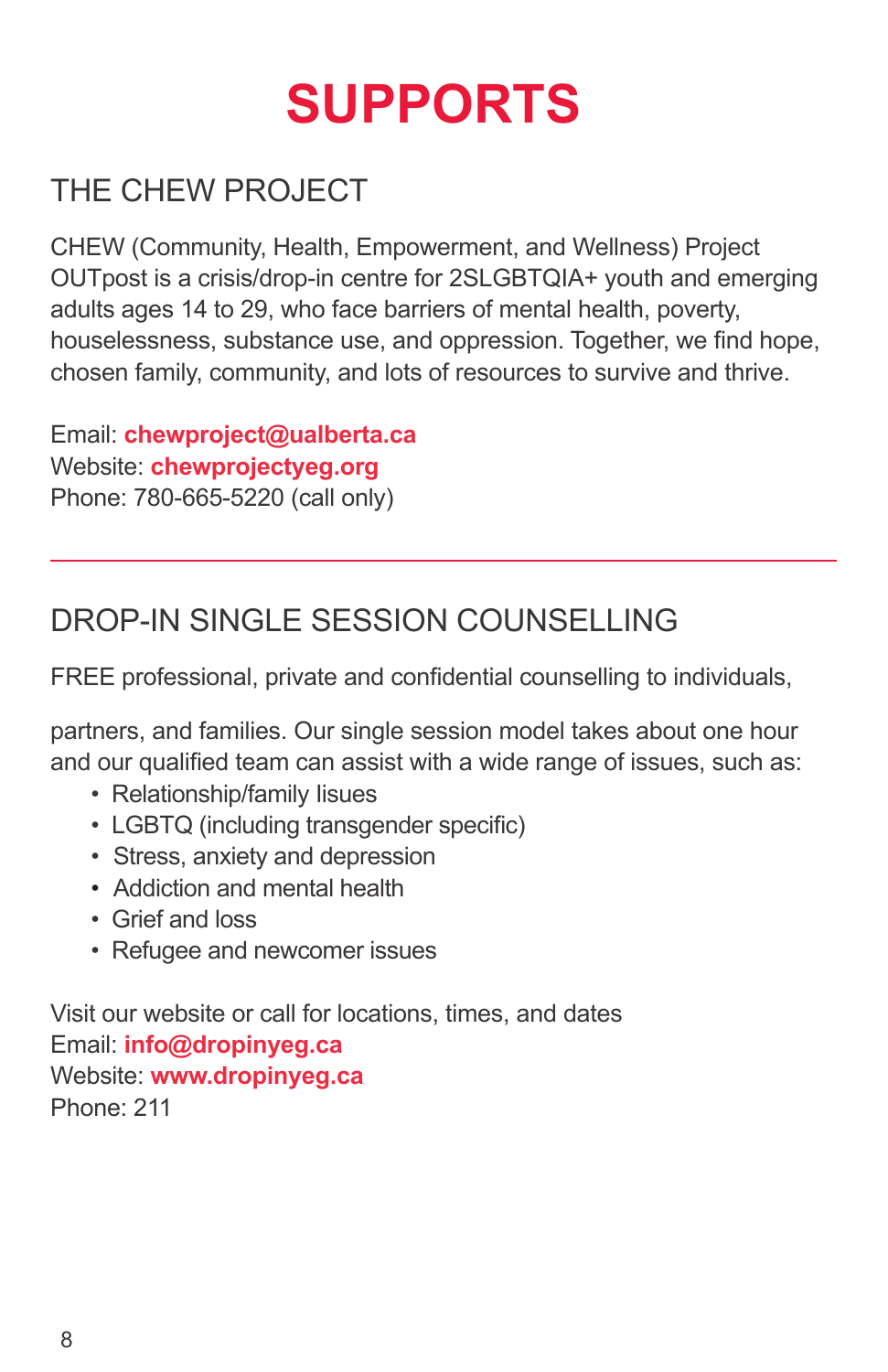### EDMONTON 2 SPIRIT SOCIETY (E2S)

We are a society dedicated to the acknowledgment and support of 2 Spirit and LGBTQQIA+ Indigenous people and their kinship circles. Our organization offers:

- Cultural Ceremonies
- Cultural Competency Training
- Education Workshops
- Land Acknowledgments
- Resource Tabling
- Sharing Circles
- Outreach & Referrals
- Socials & Events

Interim Executive Director, Quetzala Carson (pronouns: presh/cualquiera/any) Email: executivedirector@edmonton2s.com Cell: 7587-385-9673

Community Liaison, Cheyenne Mihko Kihêw (pronouns: they/them) Email: communityliaison@edmonton2s.com Cell: 587-385-9670 Email: **hello@edmonton2s.com** Website: **e2s.ca**  Phone: 587-385-9673 Facebook: @edmonton2spiritsociety Twitter: @e2s\_s Instagram: @edmonton\_2\_spirit\_society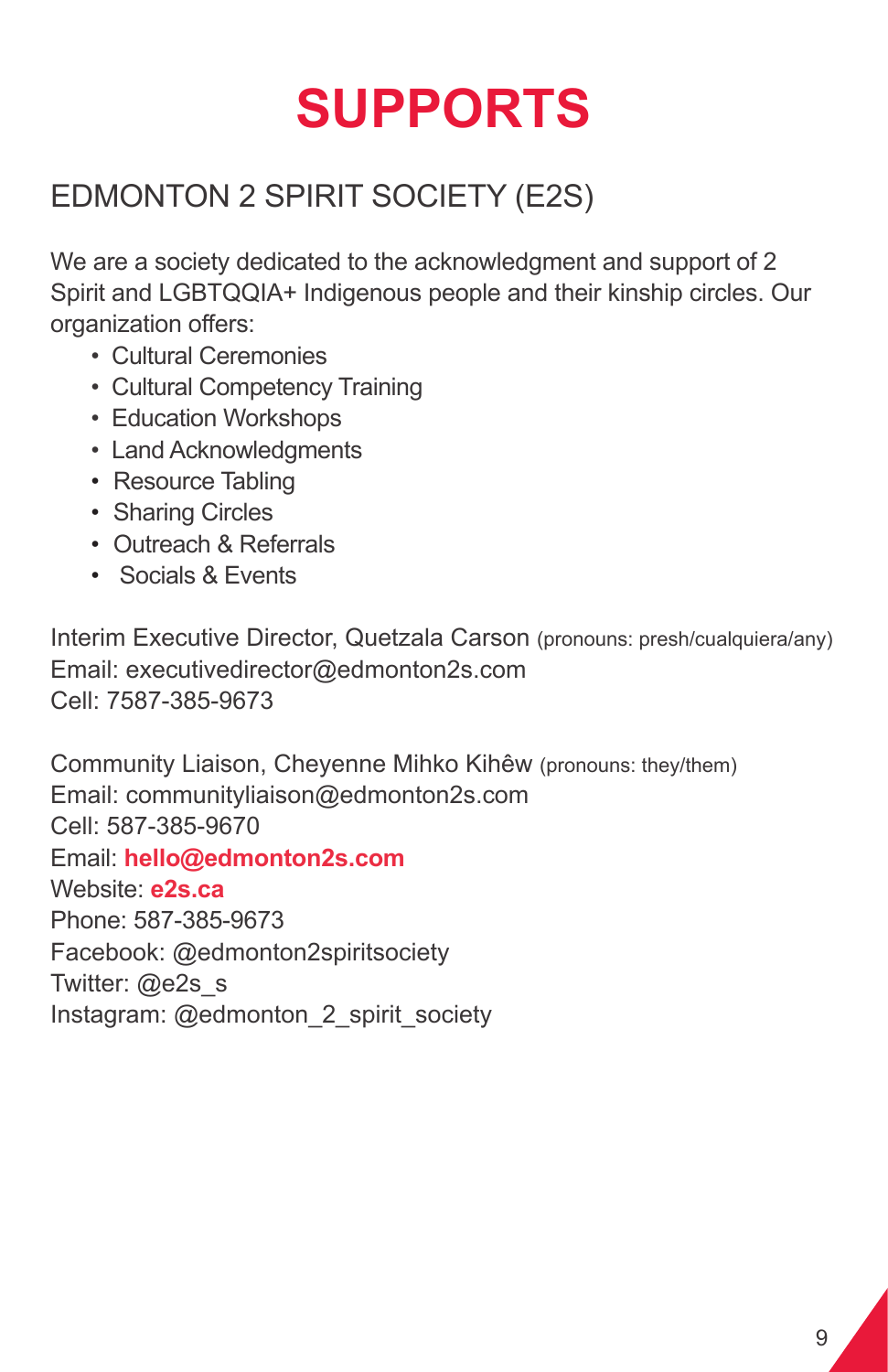### EDMONTON PUBLIC SCHOOLS

EPSB is proud of its work to support our sexual and gender minority students, staff, and community members through our policies, regulations, and ongoing opportunities for meaningful engagement. This support includes guidance in supporting Gender and Sexuality Alliances (GSAs), a Safe Contact program in every EPSB school; presentations to staff and parent councils; participation in events such as Pink Shirt Day, EPSB Pride Week, and the Provincial GSA Conference; connections to complementary agencies and outside networks; one-on-one consultations for emergent situations; and more. Students can access EPSB's resources by contacting your school's Safe Contact or GSA Advisors, or your school guidance counsellors.

Contact: Amanda Barrett, Diversity Consultant (**amanda.barrett@epsb.ca**) or Rin Lawrence, Diversity Consultant (**rin.lawrence@epsb.ca**)

### THE FAMILY CENTRE

The Family Centre supports families and individuals of all ages, sexual orientations, gender identities, and cultures. Our services include classes, therapeutic groups, and counselling. Counselling services can help those struggling with anxiety, trauma and change, sexual orientation and gender identity, personal growth, relationship challenges, and much more. No matter what you are going through, help is available.

Address: #20, 9912 106 St Phone number: 587-410-5757 Email: **info@familycentre.org**  Website: **www.familycentre.org**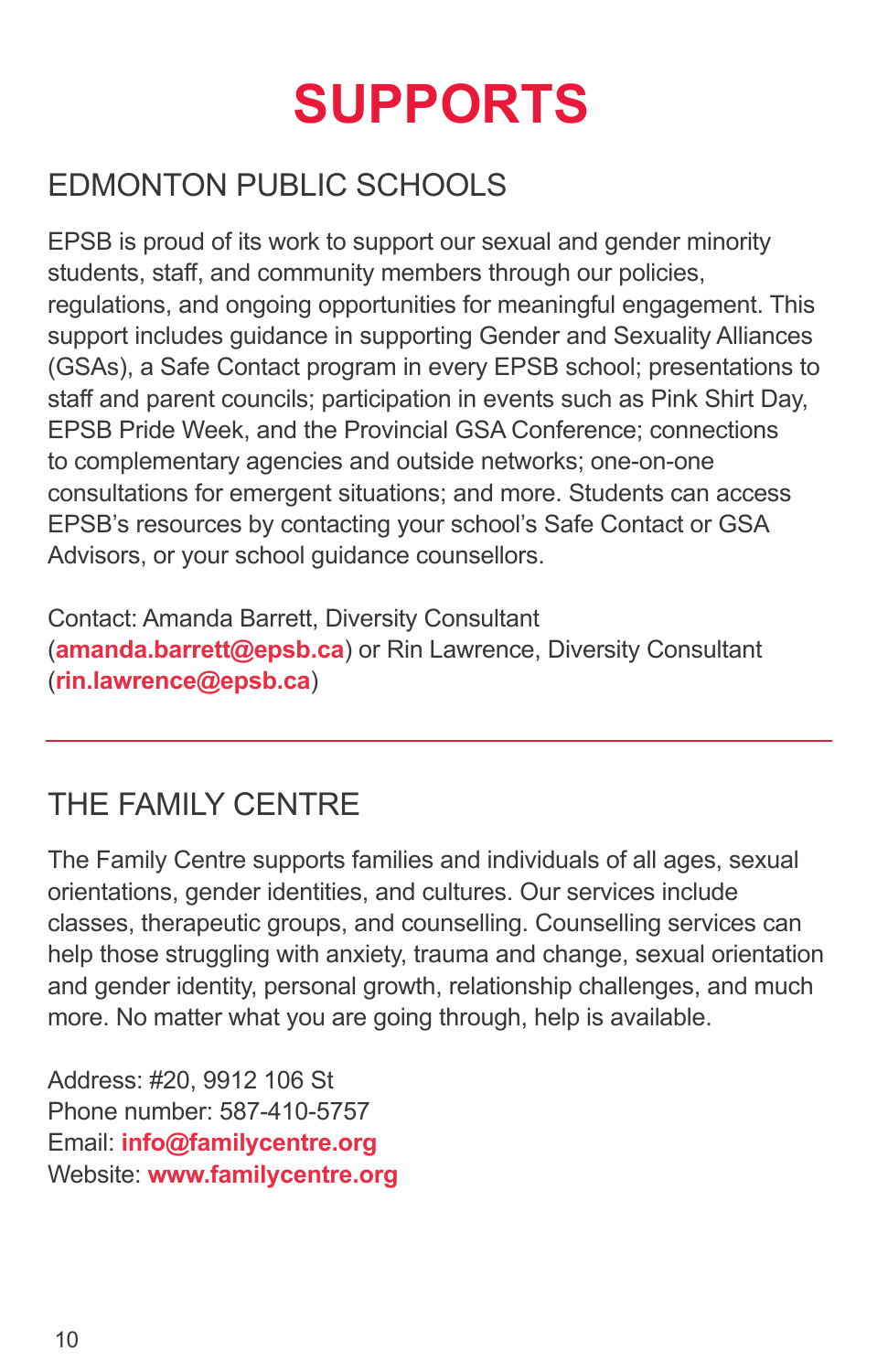### FYREFLY IN SCHOOLS

An educational initiative developed to help reduce discrimination against sexual and gender minority youth, increase awareness of the impacts of homo/bi/transphobia, and equip students with the tools they need to become effective allies for diversity, equity, and human rights within their schools and communities. This program is free, and trains teachers to deliver a lesson plan relating to 2SLGBTQ+ diversity. Teacher training is offered through a 45-minute booking, afterwards a teacher and fyrefly staff member co-present to one class.

For sessions in the Edmonton area: **fyreflys@ualberta.ca**

For sessions anywhere else in Alberta: **jam20@ualberta.ca** Website: **www.ualberta.ca/camp-fyrefly/fyrefly-in-schools**

#### INCLUSIVE COUNSELLING & CONSULTING PSYCHOLOGICAL SERVICES INC. (ICC PSYCH)

ICC Psych provides individual therapy (for children, youth, adults, and seniors), couples therapy, and family therapy. We specialize in supporting sexual and gender minority (LGBTQ2S+) children, youth and families. Our fees reflect the outlined fee schedule produced by the Psychologists' Association of Alberta (www.psychologistsassocation.ab.ca). Please contact us directly to inquire about our fees.

Address: Suite #320, 11808 St. Albert Trail, Edmonton, Alberta T5L 4G4 Phone: 780-424-0783 Email: **iccpsychservices@gmail.com** Website: **www.iccpsych.com**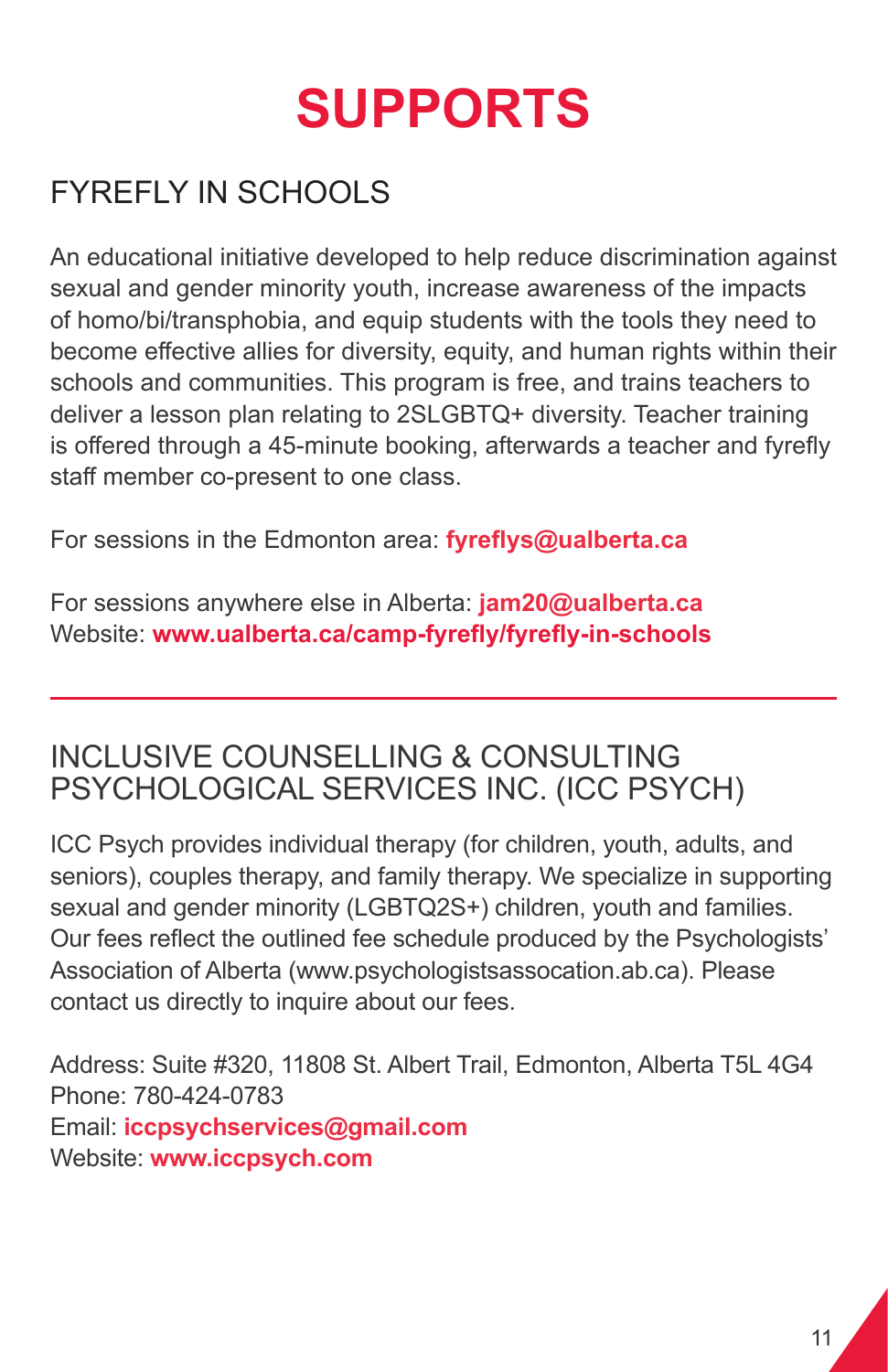### INSIGHT PSYCHOLOGICAL SERVICES

Insight Psychological's mission is to help people enhance psychological wellness and optimize life through the provision of effective, high quality psychological services. It is also to advance mental health by furthering public awareness, understanding, and actions to address mental health needs across communities. We offer counselling for individuals, couples, groups and families. Modern sex therapy and gender identity, and LGBTQ+ support is our primary area of expertise, provided by qualified psychologists and certified AASECT therapists. Transformations, Insight's Gender Transition Program, offers initial assessment and consultation, medical referrals, and ongoing support to individuals who may be experiencing gender identity issues - including any degree of transgender expression, and/or considering SRS (sex reassignment surgery). The program also includes counselling and therapy.

Address:Edmonton south (2532 Ellwood Drive SW), Edmonton North (15379 Castledowns Road). We also have offices in Edmonton West, Downtown Edmonton, Red Deer and Calgary. Phone: 780-461-1717 (south) 780-478-2582 (north) Email: **directors@insightpsychololgical.ca** Website: **www.insightpsychological.ca**

#### ISMSS (INSTITUTE FOR SEXUAL MINORITY STUDIES AND SERVICES)

Houses C.H.E.W. (Community Health Empowerment & Wellness) Project, offers Camp fYrefly, and organizes the Provincial AB GSA Conference each November.

Offers the Where the Rivers Meet Program, an iSMSS educational initiative through fYrefly in Schools. This program focuses on bringing culturally relevant teachings based on Indigenous ways of knowledge. Email: **wtrm@ualberta.ca**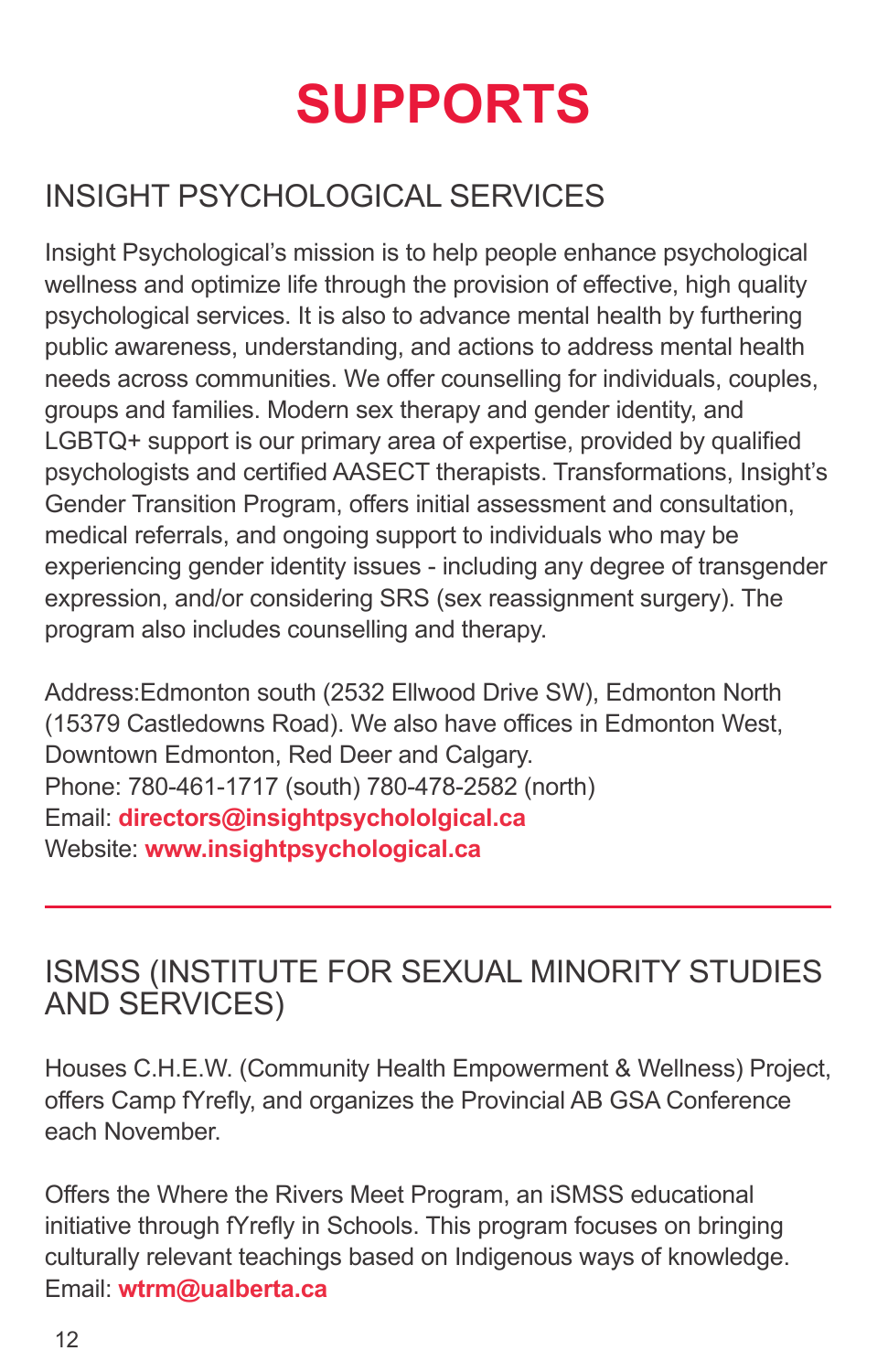Offers GSA Roundtables, a student & teacher digital meet-up. On the first Thursday of the month (Sept - June) at 4:30 pm. Interested teachers & students can join our discord server by emailing **fyreflys@ualberta.ca**

Offers free GSA Workshops on the topic of Queer History (with Trivia!), Queer Music History (With Singalong!), Mental Health for GSAs, Coming Out & Self Acceptance. To book a workshop email **fyreflys@ualberta.ca**

#### KATHERINE RING COACHING

Katherine Ring Coaching combines a deep passion for helping people develop healthier relationships--whether that's with yourself, another person, or within a community--with 17+ years of Enneagram experience. Our practice is embedded in diversity, equity, and justice values, and sees the Enneagram as a powerful tool for unlearning unconscious biases and limiting beliefs towards yourself and others. Services include one-on-one life coaching, relationship coaching sessions, group coaching courses, Enneagram workshops, and plant medicine integration sessions. Areas of focus are: intimate relationship support, gender and sexuality, burnout management, exploring polyam/polysexuality, exploring nonreligious spirituality, plant medicine integration. Services offered both virtually and in person.

Phone: 780-903-2426 Email: **katherineringcoaching@gmail.com** Website: **katherineringcoaching.com** Instagram: @theenneaactivist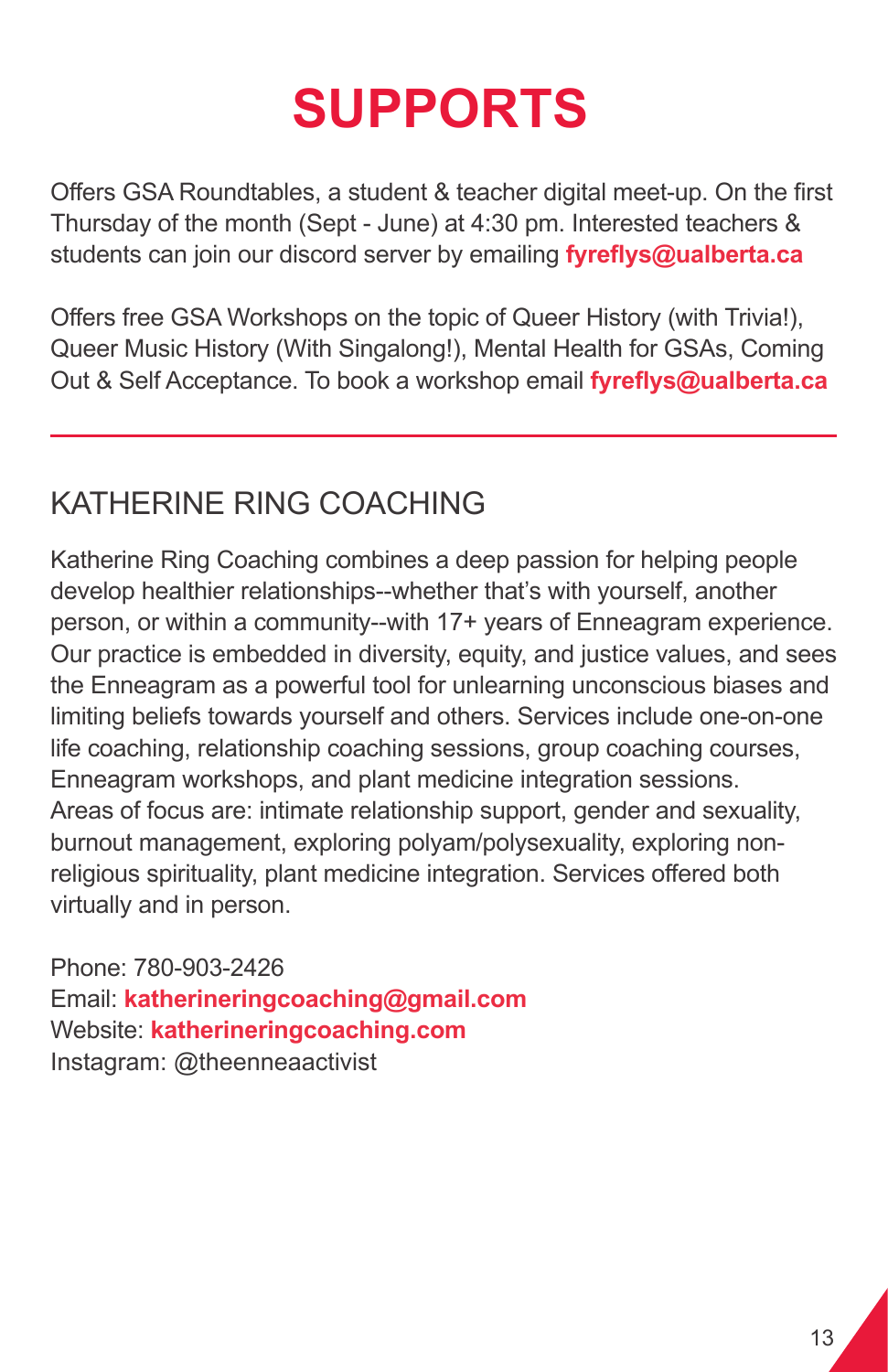#### KIDS HELP PHONE

Anonymous, confidential and on-judgmental phone/web counselling available 24/7. For ages 20 and under. They also have a free smart phone app called "Always There."

Phone: 1-800-668-6868 (Toll Free) Website: **www.kidshelpphone.ca**

#### THE LANDING SOCIETY FOR GENDER AND SEXUAL **DIVERSITY**

A service at the University of Alberta offering support for gender and sexual diversity, striving to promote gender equity on a broad scale, and advocating for the safety and acceptance of individuals of all genders and sexualities in campus life.

Services include weekly drop-in hours open from September through April (Mondays to Thursdays, 10 am to 4 pm), a resource/referral library and a variety of scheduled peer support programs. All services are free of charge and open to the public unless otherwise specified.

Address: 0-68A Lower Level, Students' Union Building, University of Alberta Phone: 780-492-4949 Email: **thelanding@su.ualberta.ca** Website: **www.thelandingualberta.ca**

### THE OLD STRATHCONA YOUTH SOCIETY

The Old Strathcona Youth Society is a street level, non-profit agency dedicated to providing flexible resources and creating a supportive environment to foster youth empowerment and development. We work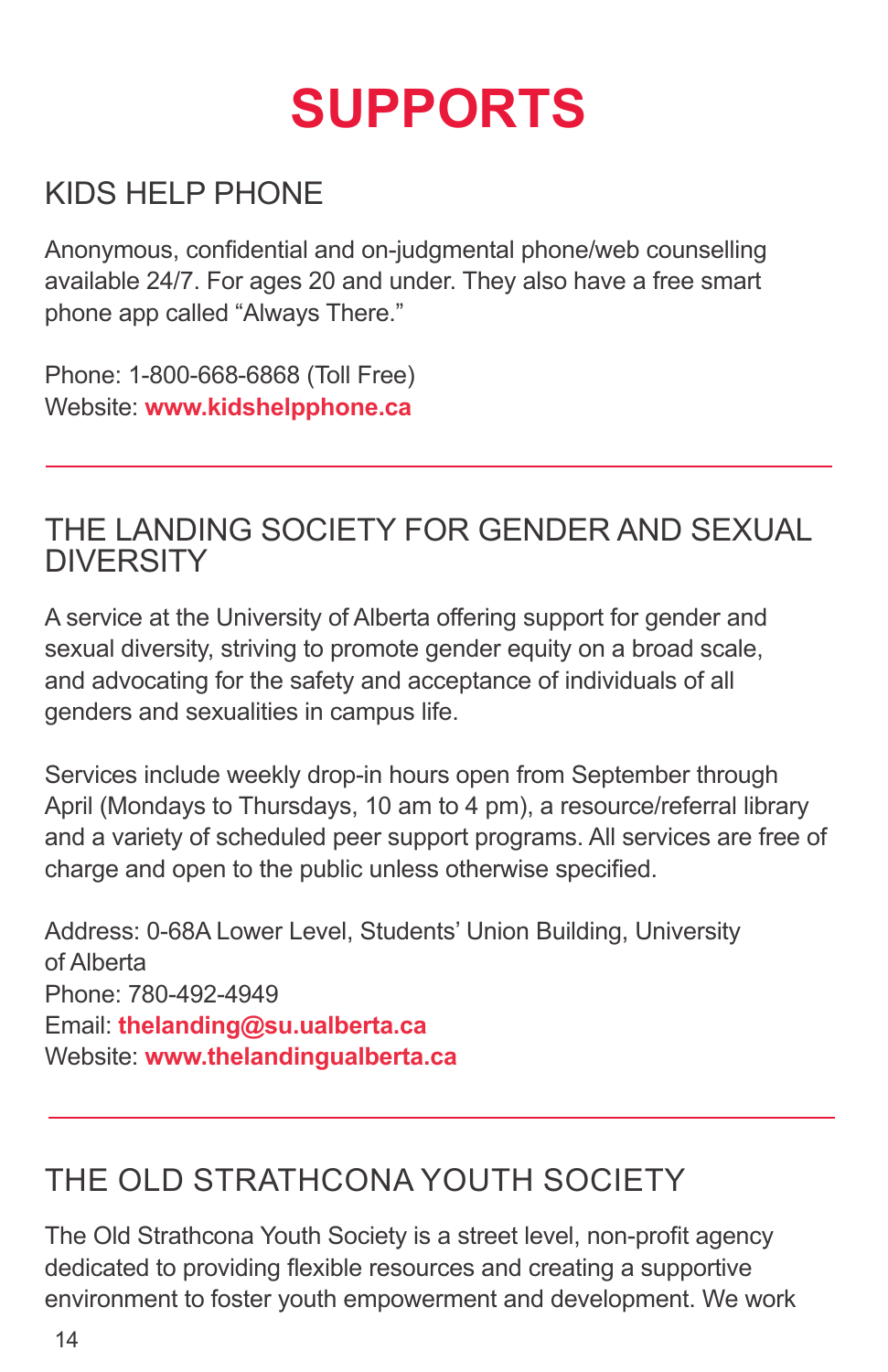with all youth aged  $14 - 24$ .

Address: 10325 83 Avenue Edmonton, AB Phone:780-496-5947 Email: **edirector@osys.ca** Website: **www.osys.ca** Facebook: https://www.facebook.com/groups/127927870130/ Twitter: @Oldstrathconayo Instagram: osysedmonton

#### OUTLOUD FOUNDATION FOR LGBTQ COMMUNITY SUPPORT AND SERVICES

Outloud Youth is a community group for LGBTQ or questioning youth aged 13 - 17 in St. Albert and area that meets on the first and third Tuesday of each month. We look to support our youth and connect them to each other and to those who support them in and around this community. Our group meetings are 2 hours long, with interactive games, activities, and team-building skills to promote relationships and build selfesteem. 7-9 pm. No cost to the youth.

Outloud Junior is a group for Queer kids under 12 to come and find friendships through games, activities, and discussion. It happens on the 1st and 3rd Tuesday of each month from 5:30 to 7pm. No charge for this group.

Outloud Talks is made for youth 18 plus to connect and discuss whatever interests them with other queer youth. Join this group on the 4th Tuesday of each month at the Outloud office 7 – 9pm. No charge.

Address: #10, 215 Carnegie Drive, St Albert T8N 5B1 Phone: 780-990-6518 Email: **outloud@outloudstalbert.ca** Website: **www.outloudstalbert.ca**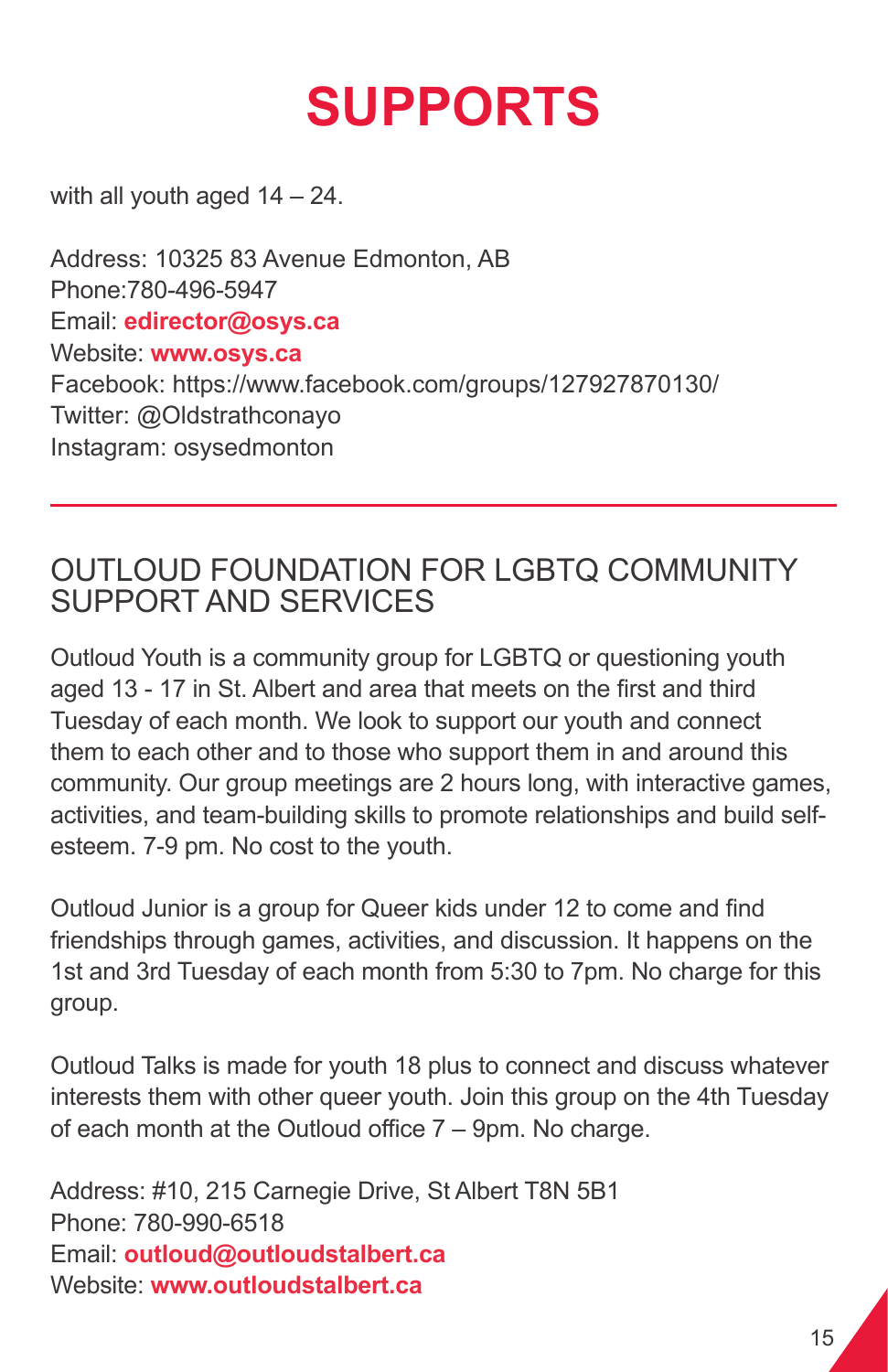#### PFI AG CANADA

Our PFLAG meetings offer peer-to-peer support for all people in the LGBTQ2S+ community. We support, educate and provide resources to anyone with questions or concerns about their gender identity or sexual orientation. We also provide resources and support for allies, families, and loved ones. Current meetings are as follows, but are subject to change.

Pflag Edmonton Chapter Pflag Edmonton Chapter Last Wednesday of every month Second Saturday of every month 6:30-8:30pm 2:30-4:30pm 16 years of age and up 16 years of age and up

For meeting details contact: Phone: 1-888-530-6777 Ext 581 (Toll Free) Email: **edmontonab@pflagcanada.ca** Website: **www.pflagcanada.ca**

### PFLAG ST. ALBERT

Meets on the second Tuesday of the month at Outloud.

Address: #10, 215 Carnegie Drive, St Albert T8N 5B1 Phone: 780-990-6518

#### PRIDE CENTRE OF EDMONTON

The Pride Centre offers a drop-in centre, information/resources, programming, an LGBTQ library, free counselling, internet access, newcomer/refugee support in partnership with EMCN, binder exchange program, and youth programs.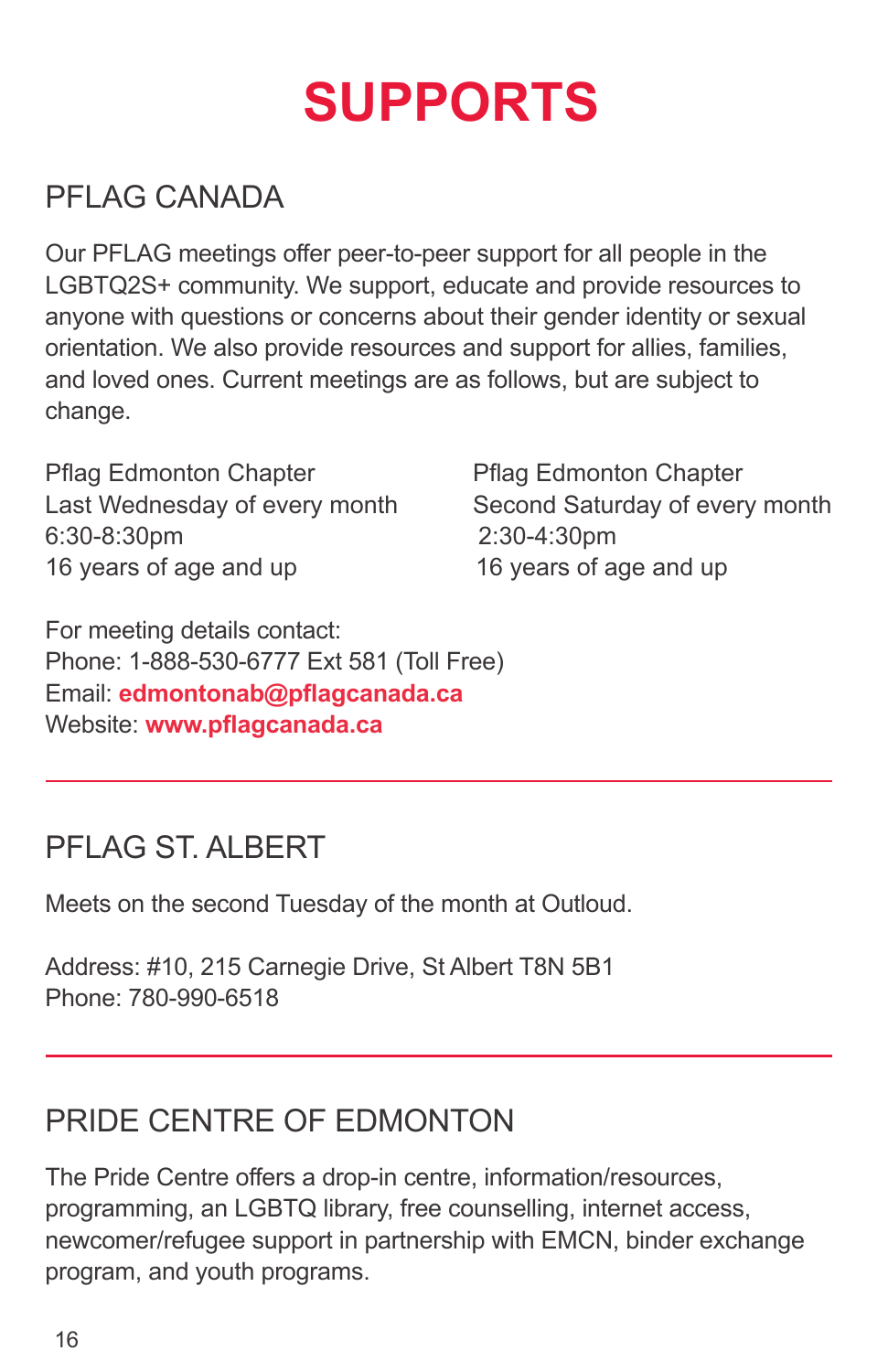Address: 10618 105 Ave Phone: 780-488-3234 Email: **youth@pridecentreofedmonton.ca** Website: **www.pridecentreofedmonton.ca**

### SEXUAL ASSAULT CENTRE OF EDMONTON

For anyone who has experienced sexual assault, whether recently or a long time ago, these lines can help by providing supportive listening and important information about sexual violence. The conversation is led by the caller, and the caller will never have to talk about anything they don't want to talk about. Supporters can learn more about how to be there for someone, and get support for themselves around any feelings that may come up. The SACE Support and Information Line is available daily from 9 am to 9 pm.

Support and Information Line: 780-423-4121 Phone: 780-423-4102 Email: **info@sace.ca** Website: **www.sace.ca**

#### SEXUAL ORIENTATION GENDER IDENTITY AND EXPRESSION (SOGIE) ADVISORY COUNCIL

The SOGIE helps shape a police service to better serve members of sexual and gender diverse communities by guiding EPS as it implements recommendations borne from public engagement efforts.

Email: **sogie@edmontonpolice.ca** Website: **https://www.edmontonpolice.ca/sogie**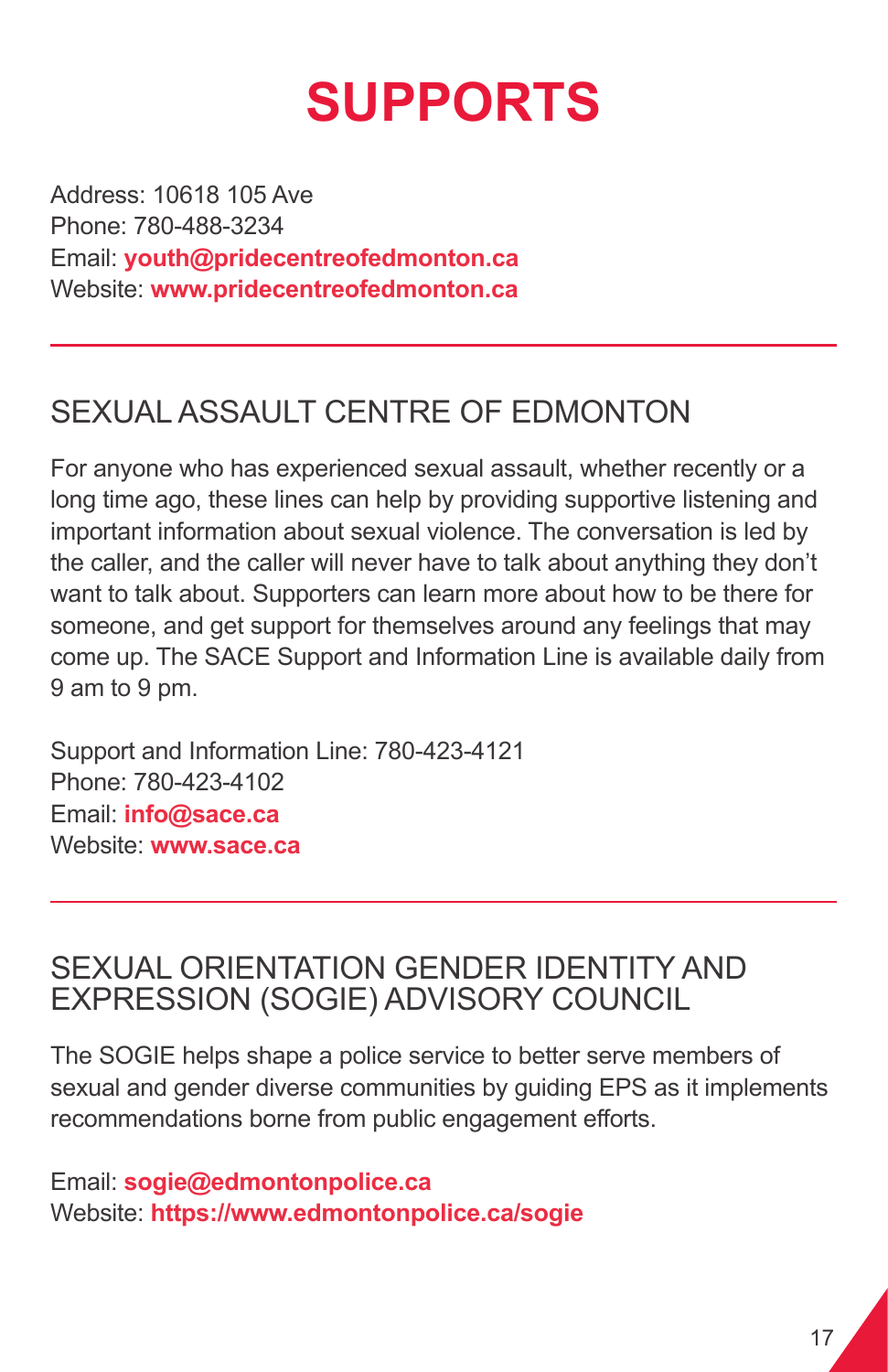### SHADES OF COLOUR

Shades of Colour (SOC) is a completely volunteer run grassroots organization that exists to create space for QTIBPOCs (queer and trans, Indigenous, black, and people of color) in Amiskwaciy (Edmonton) and we ask that they stay prioritized. Shades of colour initially emerged because many communities felt as though there weren't accessible QTBIPOC closed supportive spaces in the city that didn't center whiteness, but that has changed over the years.

During the pandemic, and over the past couple years, we have shifted programming to focus more on mutual aid and harm reduction. Poor, low income, and houseless racialized QTBIPOC are not being centered in advocacy work and because of that, our work has shifted in directions that better advocate for and with our communities. We are currently focused on doing outreach on sundays, directing people towards resources when we can, and providing mutual aid.

Email: **shadesofcolouryeg@gmail.com** Website: **https://www.shadesofcolouryeg.com/** Instagram: @shadesofcolouryeg

#### SPRUCE GROVE GSA

The Spruce Grove GSA is a Community GSA that is committed to ensuring youth have a safe(r) and inclusive environment where LGBTQ2S folk and Allies feel included, protected, and respected. Our purpose is to bring together youth of various ages, gender, religion, ethnicity, schools, and towns, to enrich our growth in society. As well as to bring together awareness within our community of LGBTQ2S minorities. We provide anonymous support, referrals and resources so youth can make informed decisions.

\* Youth centred \* Confidentiality \* Anti-racism \* Harm reduction \* Growth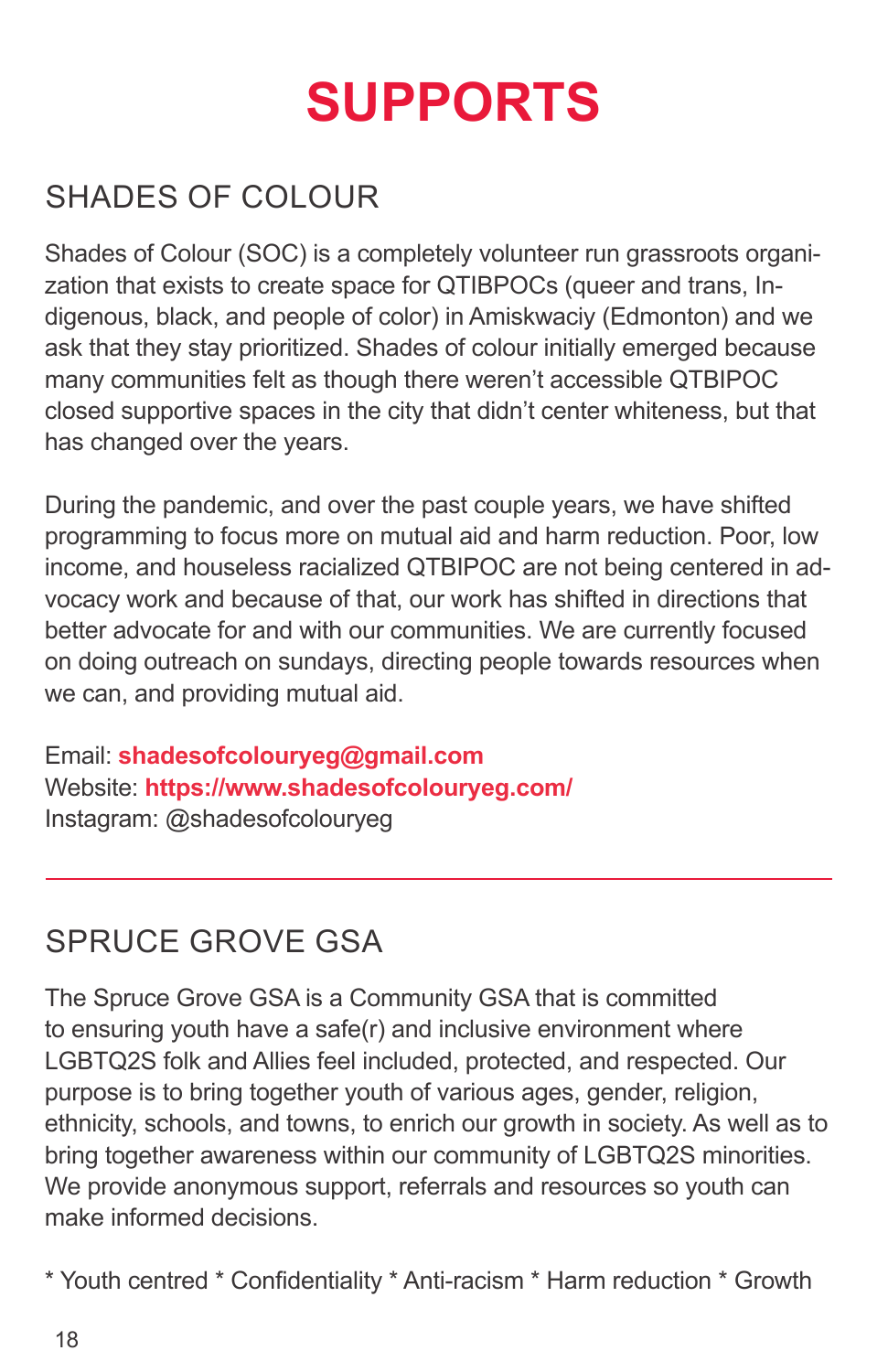and learning \* Collaboration.

Email: **sprucegrovegsa@gmail.com** Website: **sprucegrovegsasociety.org**

#### VOICE BY KYLIE

Kylie is a vocal coach who is equipped with both personal experience and specialized training in the field of vocal feminization. She understands that each client has unique goals for how they envision their voice, therefore every lesson is tailored to the needs and goals of the individual. Voice is my passion and I'd be honoured to help you find yours.

Email: **voicebykylie@gmail.com** Website: **voicebykylie.com**

#### YOUTH EMPOWERMENT AND SUPPORT SERVICES (YESS)

YESS provides residential services along with supports, resources, and referrals to youth from difficult realities. Youth between the ages of 15 to 24 are able to build a life and employable skills, access cultural and outreach services, and build safe and healthy relationships so they can advocate for themselves and move toward independence.

Address: 9310 82 Ave Phone: 780-468-7070 Email: **reception@yess.org** Website: **www.yess.org**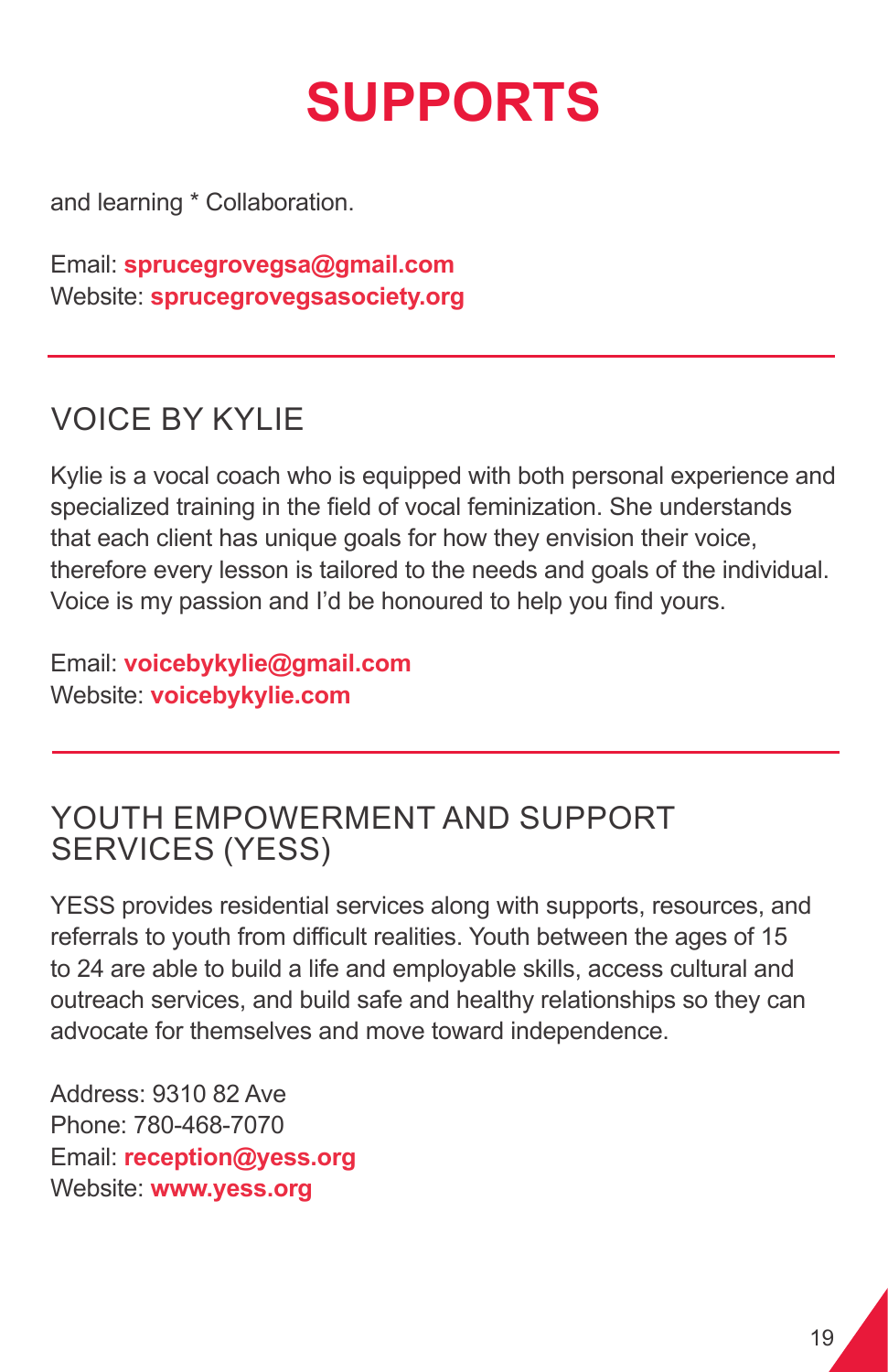#### YOUTHSPACE CA

Youthspace.ca is an online support network for youth (up to 30 years old). They offer emotional support and crisis intervention via Chat, Text, and Email Counselling, and maintain a list of helpful resources on their website. The site is a non-judgmental space where you can voice your thoughts and get free, confidential support from a compassionate volunteer.

Website: **www.youthspace.ca**

#### YWCA FDMONTON COUNSELLING SERVICES

Long term, sliding scale counselling services with a focus on domestic violence, human trafficking, and supporting members of the BIPOC+ and 2SLCBTQ+ communities

Address: 10402 124 Street NW Phone: 780-423-9922 Email: **info@ywcaedm.org** Website: **https://ywcaofedmonton.org/programs-and-services/ counselling-centre/**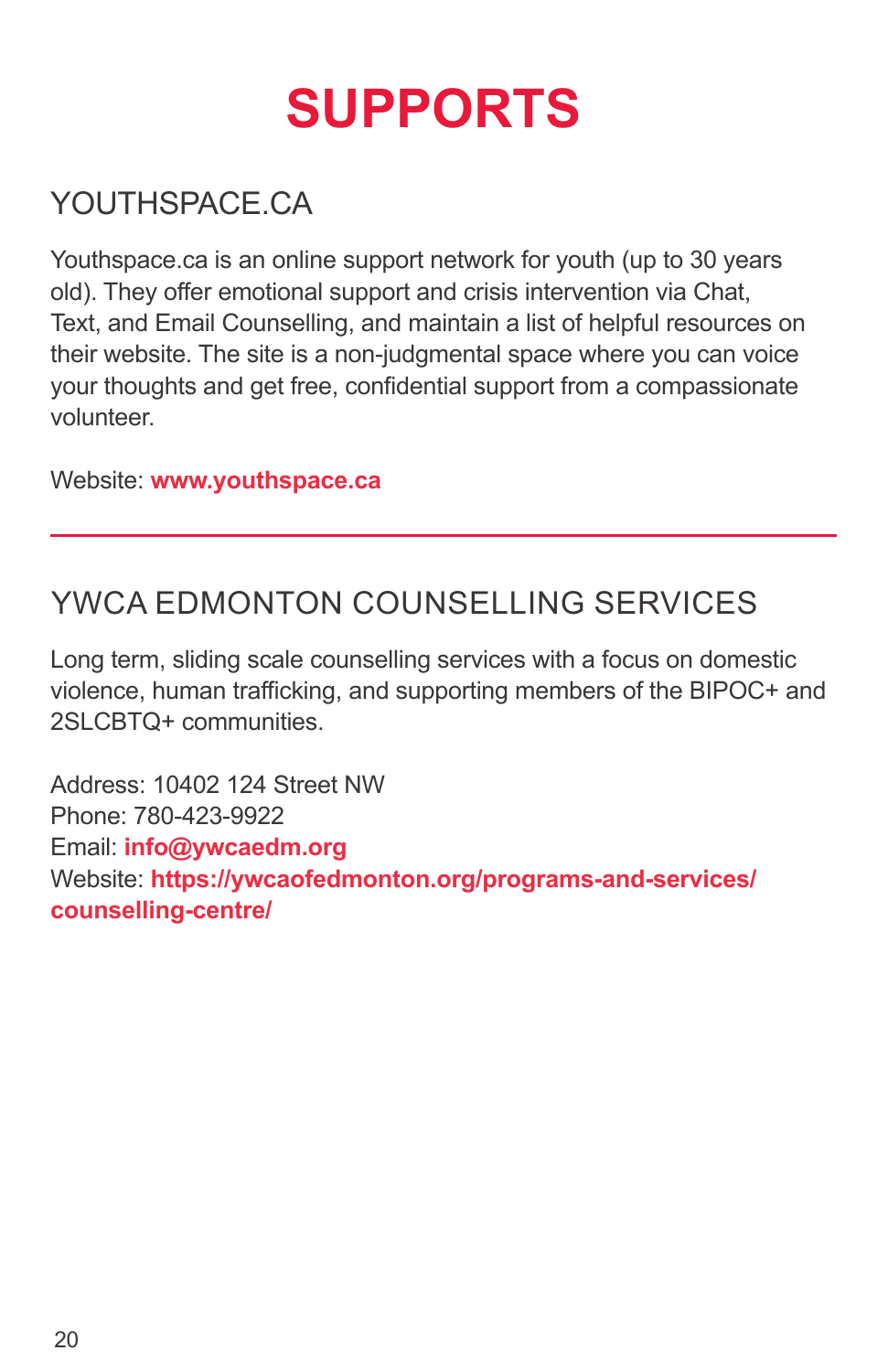## **TRANSGENDER SUPPORTS**

#### PFI AG CANADA

"Family For All" is Pflag Canada's slogan, and that's just what we are. Whether you are transgender, cis-gender, gender diverse, gay, or questioning, we are here to help. We support and suggest resources for everyone. Many of us who attend and run this group fall under the rainbow. We have lived experience and knowledge of the steps needed to take you to where you love yourself and feel like you are the real you. Current meetings are as follows, but are subject to change.

Pflag Edmonton Chapter Pflag Edmonton Chapter 6:30-8:30pm 2:30-4:30pm 16 years of age and up 16 years of age and up

Last Wednesday of every month Second Saturday of every month

For meeting details contact: Phone: 1-888-530-6777 Ext 581 (Toll Free) Email: **edmontonab@pflagcanada.ca** Website: **www.pflagcanada.ca**

### TRANS EQUALITY SOCIETY OF ALBERTA (TESA)

TESA's mission is to be a witness to and a voice for matters concerning trans-identified Albertans. TESA advocates for equal rights for all Albertans; promoting, understanding, and inclusion through presentations, media interviews, and other activities.

Email: **info@tesaonline.org** Website: **www.tesaonline.org** Facebook: **https://www.facebook.com/groups/177144382578** Twitter: **@TESAonlineorg**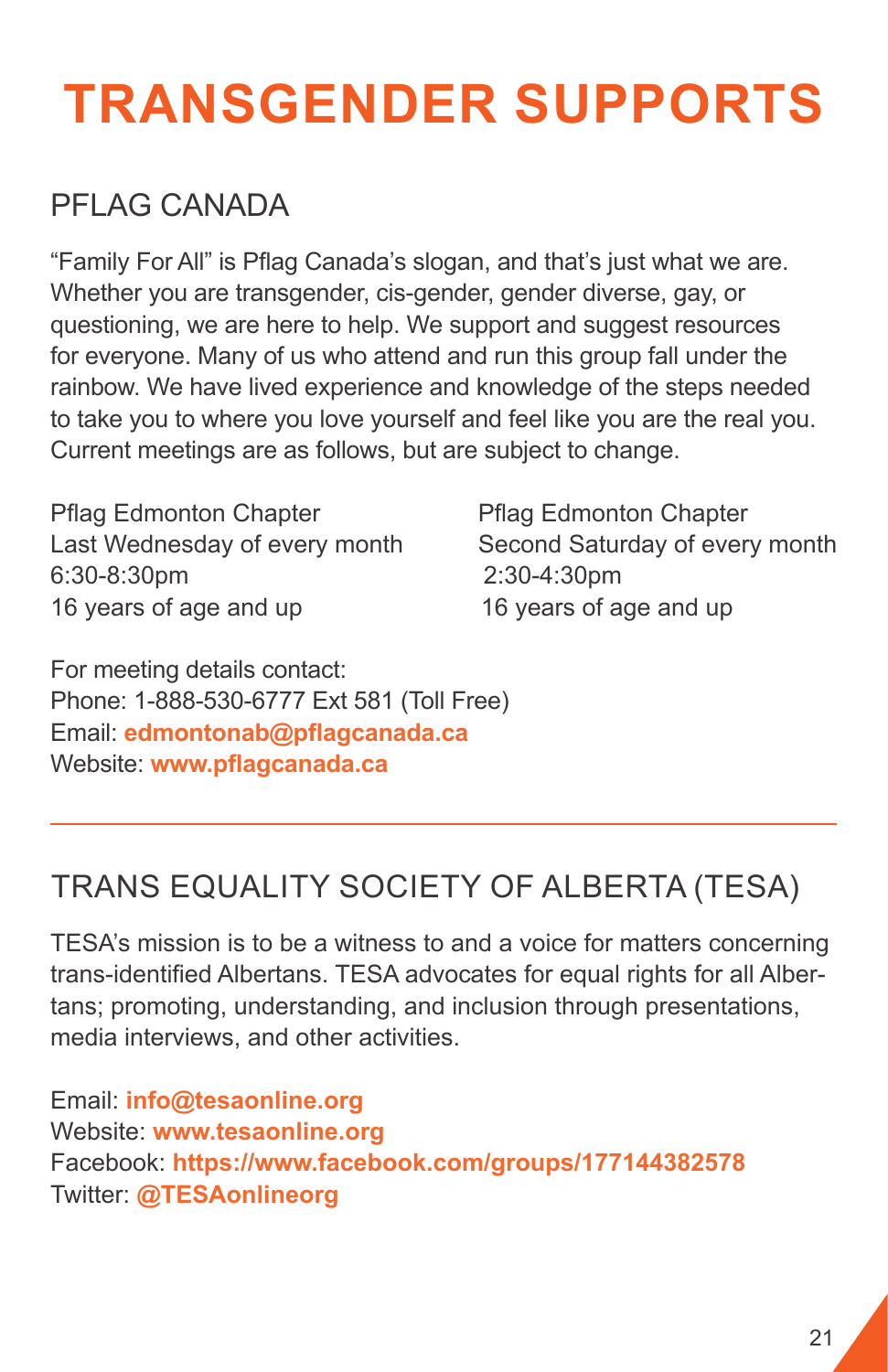## **TRANSGENDER SUPPORTS**

#### TRANS WELLNESS INITIATIVE

The Trans Wellness Initiative aims to improve the health and wellness of trans and gender diverse communities in Alberta by building connections, facilitating access, and fostering capacity. The website is a place for trans folks to get information and resources about health topics that matter to them – whether about gender affirming gear, sexual health, or navigating surgical pathways. It is also a place where healthcare providers can find guidance and education in providing competent care for trans and gender diverse communities.

The Trans Wellness Initiative Website provides access to:

- Community education and system navigation resources,
- Healthcare provider education, and continuing professional development opportunities,
- Connections between community members and inclusive, knowledgeable providers and services

General Inquiries: **transwellnessinitiative@cbrc.net** Spencer Belanger (he/him): **spencer.belanger@cbrc.net** Prairies Regional Manager, Community-Based Research Centre

#### TRANS YOUTH FAMILY ALLIES, INC.

A website that provides support and education for transgender individuals and their families.

Phone: 1-888-462-8932 (Toll Free) Email: **info@imatyfa.org** Website: **www.imatyfa.org/youth.html**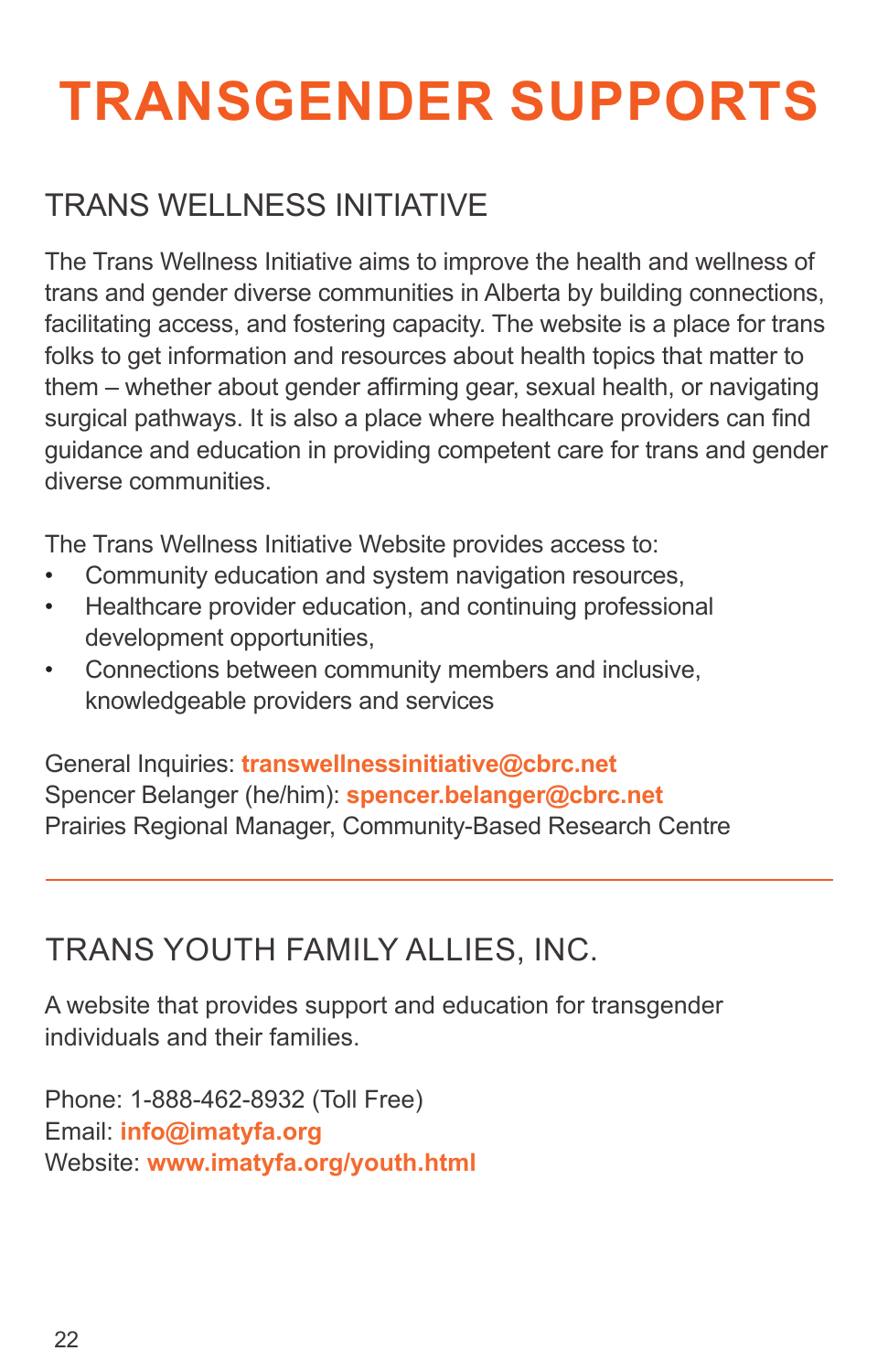### **HEALTH**

### ACCESSIBLE ACUPUNCTURE

Accessible Acupuncture is an LGBTQIA2S+ inclusive clinic that offers acupuncture for chronic pain, mental health, fertility, obstetrics, and uterine health conditions. We offer several specialized acupuncture services including:

- Reducing stress and anxiety related to identity
- Stopping pain and tension after using a chest binder
- Supporting assisted fertility for LGBTQIA2S+ individuals and couples
- Healing and scar reduction after surgery
- Lactation support for non-gestational parents

Our Doctor of Acupuncture, Dr. Melanie Morrill Ac. is renowned for her effective and compassionate acupuncture treatments. We are located inside the Hys Centre and we welcome all members of our Edmonton and area community.

Address: 600, 11010 101 Street NW Phone: 587-879-7122 Email: **accessibleacupuncture.ca** Website: **info@accessibleacupuncture.ca**

### FREDDIE

Freddie is an online service focused on providing inclusive and convenient access to HIV PrEP, a daily pill that prevents HIV. Freddie makes PrEP accessible and low-barrier for LGBTQ2S+ communities. To find out more, access **www.gofreddie.com**

Phone: 780-563-0282 (Thomas Iglesias Trombetta (they/them/he/him) Community Manager, Freddie)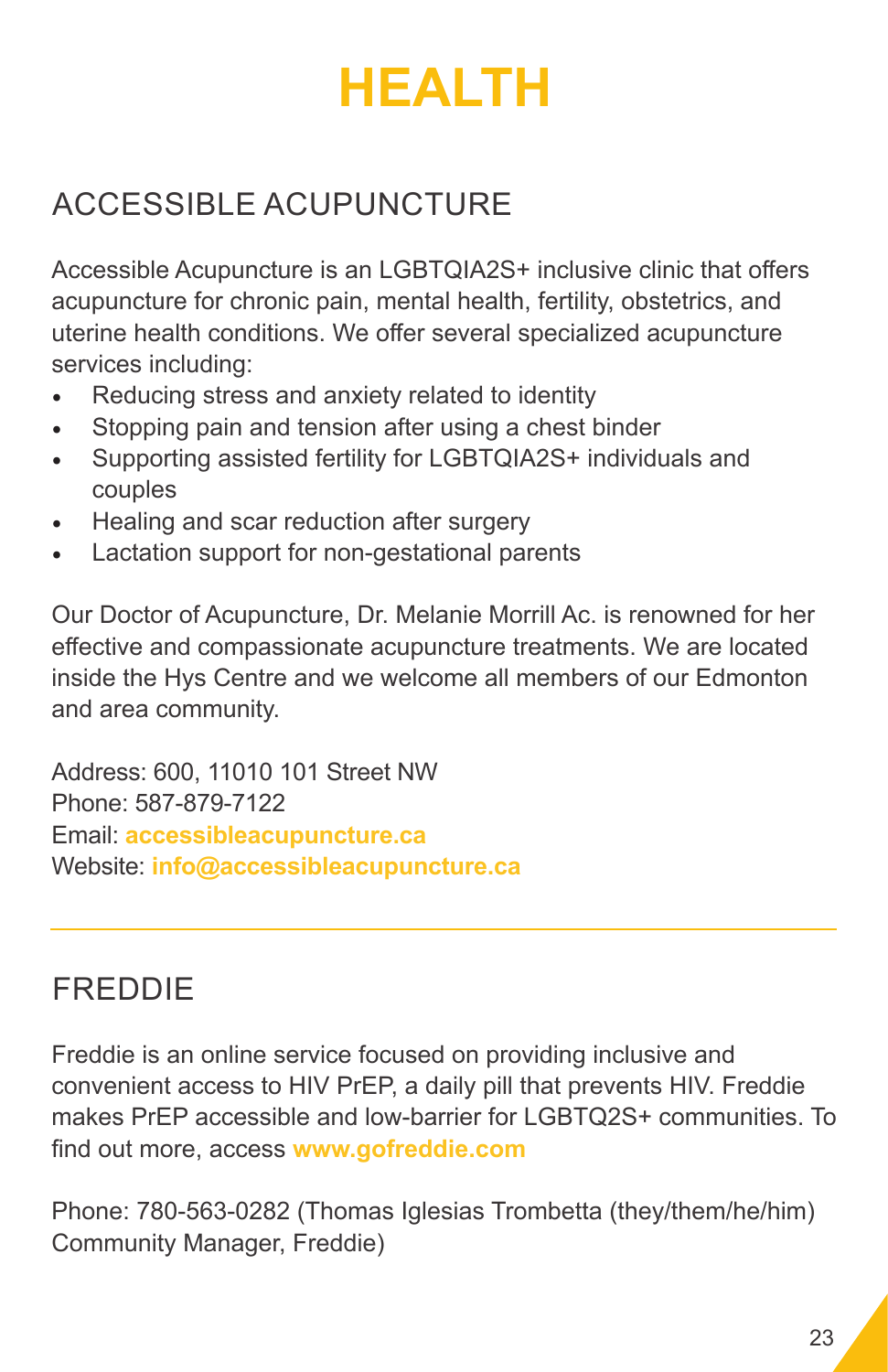

#### HIV EDMONTON

Myth...You can get HIV by kissing. Busted!! Contact through kissing is not a risk of transmission of HIV. If you have other questions or concerns about HIV or how HIV is transmitted, please contact us. We offer one on one services, referrals to medical support, needle exchange, education, and treatment information. Practice safer sex, condomize, educate yourself and challenge stigma and discrimination! We can go to Zero. Zero new HIV infections, zero stigma and discrimination, and zero AIDS related deaths.

Address: 9702 111 Ave Phone: 780-488-5742 Toll Free: 1-877-388-5742 Email: **contact@hivedmonton.com** Website: **www.hivedmonton.com**

#### THE QUEER & TRANS HEALTH COLLECTIVE (QTHC)

The Queer & Trans Health Collective (QTHC) is a grassroots health organization run by and for queer and trans community members.

Email: **connect@ourhealthyeg.ca** Website: **ourhealthyeg.ca** Address: #202, 10526 Jasper Ave NW, Edmonton, Alberta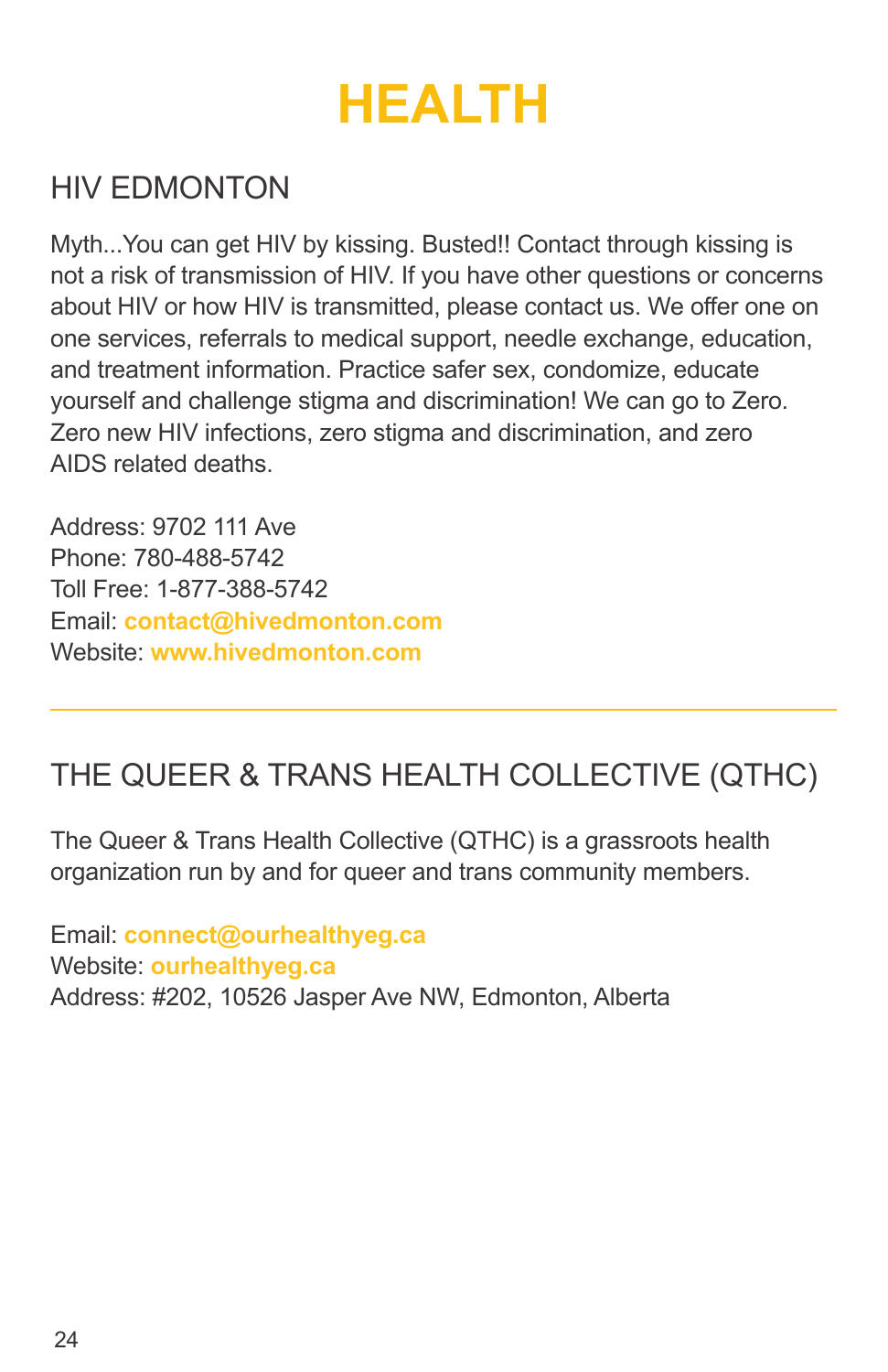

#### SEXUALLY TRANSMITTED INFECTIONS (STI) CLINIC

Provides free and confidential testing and treatment for STIs, HIV, and blood borne pathogens. Available to all ages 14 years and over. Alberta Health Care Insurance is not required. For testing, this service operates on a walk-in basis ONLY. Appointments are NOT booked for routine testing.

Address: Room 3B20, 11111 Jasper Ave Phone: 780-342-2300 24 Hour STI/HIV Information Line: 1-800-772-2437 (Toll Free)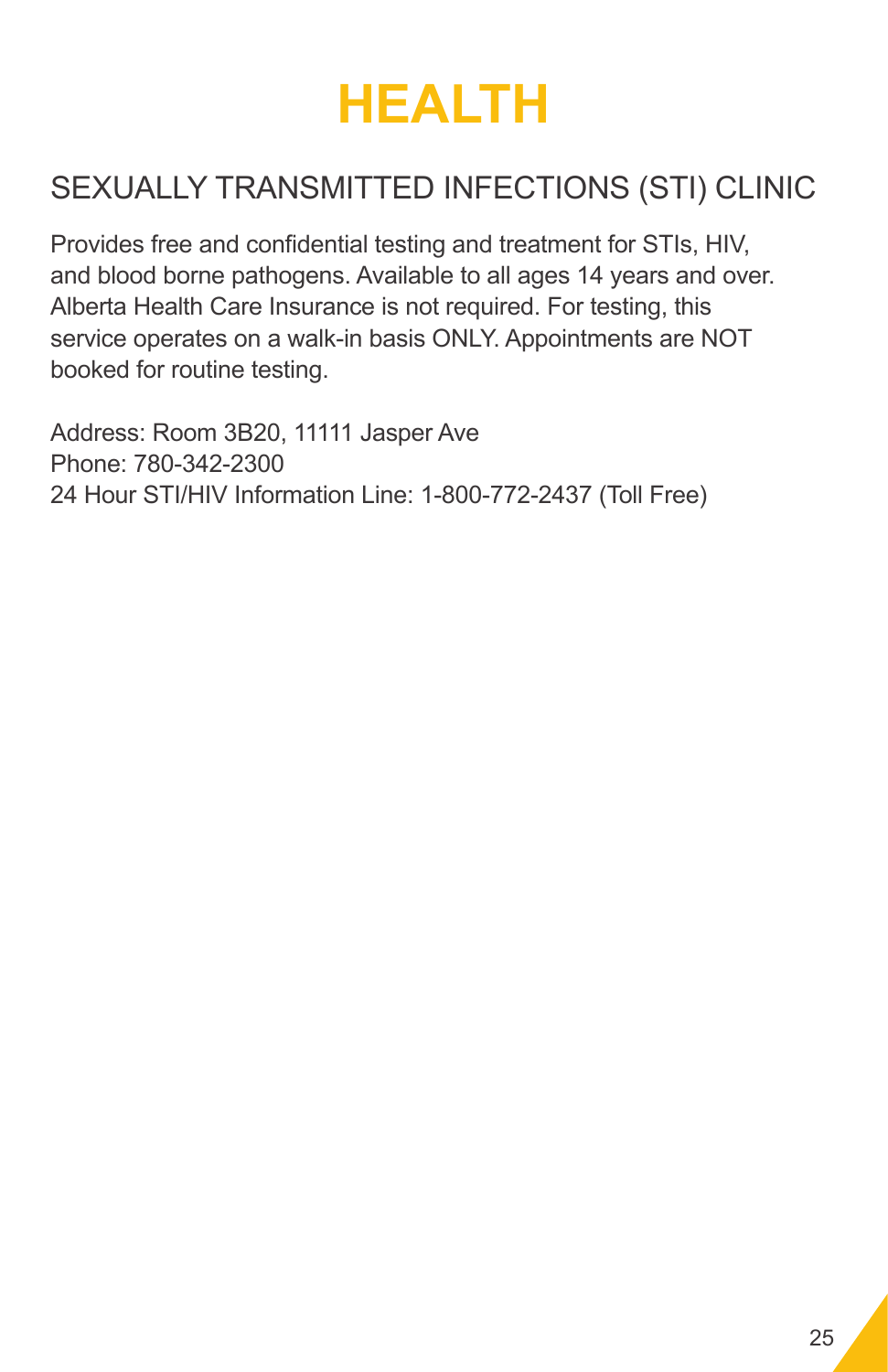#### ALBERTA GAY STRAIGHT ALLIANCE **CONFERENCE**

The AB GSA Conference serves youth in 3 main ways. Firstly,

our annual in-person conference runs each November and offers workshops to GSA students and teachers. Secondly, we have monthly GSA Roundtables, the roundtables are a chance for GSA students and teachers to build community space, socialize, and receive workshops. To join the roundtables or receive our meeting dates email fyreflys@ ualberta.ca. Finally, we offer individual workshops for GSAs across Alberta, workshop topics available are: Coming Out & Self Acceptance, Queer History (with trivia!), Queer Music History, Mental Health for GSAs. These workshops are available in-person in the Edmonton area, and online outside of the Edmonton Area. If your org/school has funding to cover travel costs we can travel to you for an in-person workshop.

Email: **fyreflys@ualberta.ca** Instagram: **@ab\_gsa\_conference**

### CAMP FYREFLY

A sexual and gender minority (LGBTQ) youth leadership retreat held each summer in Edmonton, Calgary, Saskatchewan, and Ontario. The camp helps youth develop the leadership skills and personal resiliency necessary for them to become agents for positive change in their schools, families, and communities. Camp fYrefly provides free in-school activity-based workshops.

Email: **fYrefly@ualberta.ca** Website: **www.fYrefly.ualberta.ca**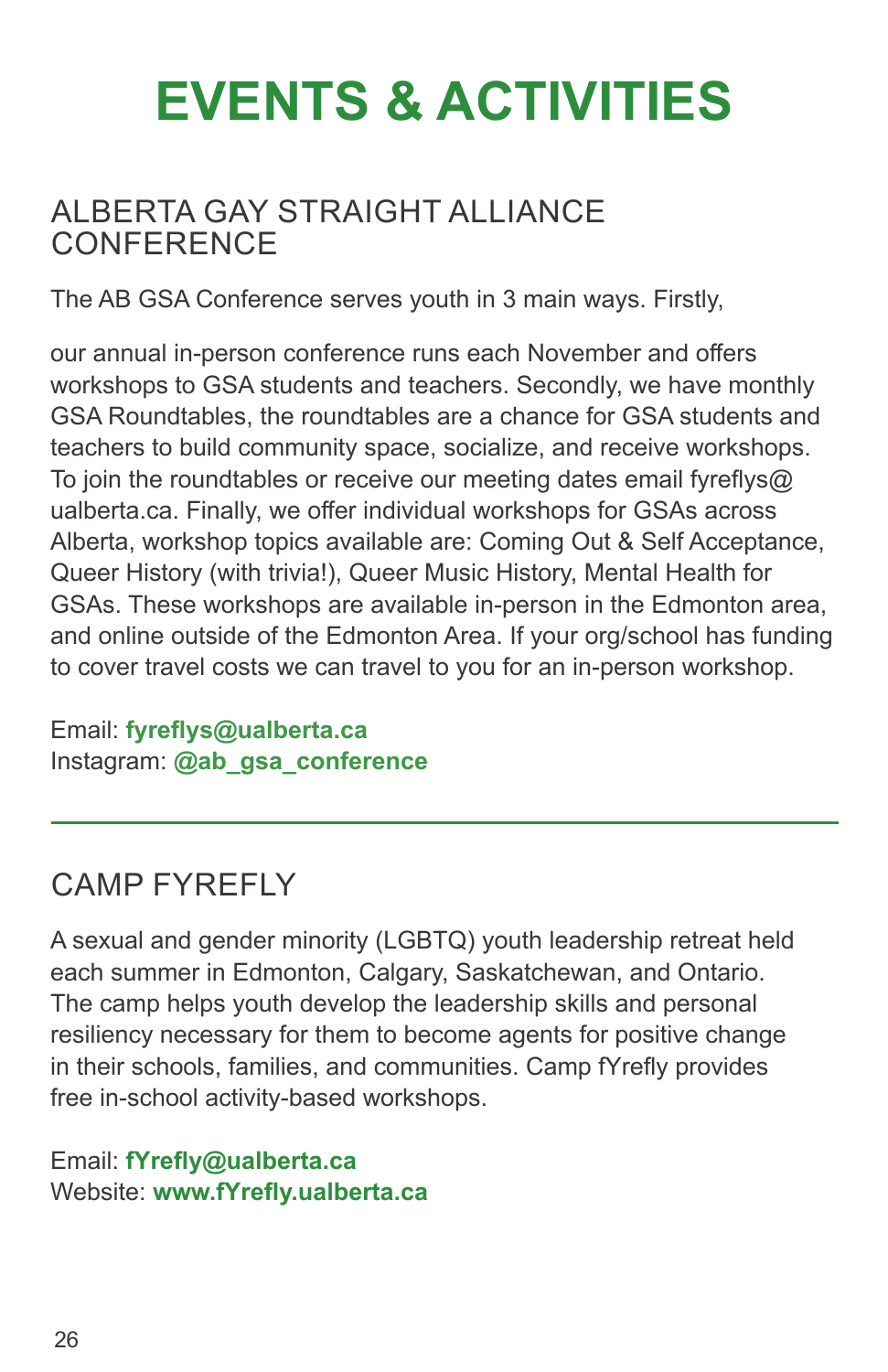#### DRAGGING YOUTH SERIES

The Dragging Youth Series has partnered with the Unitarian Church in order to provide a safe, welcoming space for all no matter what their gender, age or race. The idea is a that all youth will have a safe space to find themselves or help with the journey of finding themselves through the art of drag and all forms of drag are embraced and encouraged, as well as celebrated. The idea or concept is to encourage all to find themselves or express themselves as youth are the future. The future church maintenance team, community leaders, you name it, so we believe it is important to support them and give them a place to help find themselves in a safe and welcoming manner.

Email: **draggingyouthshows@gmail.com** Phone: 780-217-6487 Website: **https://www.facebook.com/DraggingYouthSeries/**

#### EMBERWOOD

Emberwood is a community organization that gets people into relationship with nature and themselves. We are about finding meaning, purpose, and connection with ourselves, community and nature. Emberwood primarily serves 2SLGBTQIA folks. We offer eco-art wellness groups, 24 hour wilderness solos, silent retreats, family-based forest school sessions, and individual nature-based sessions.

Website: **www.emberwood.ca**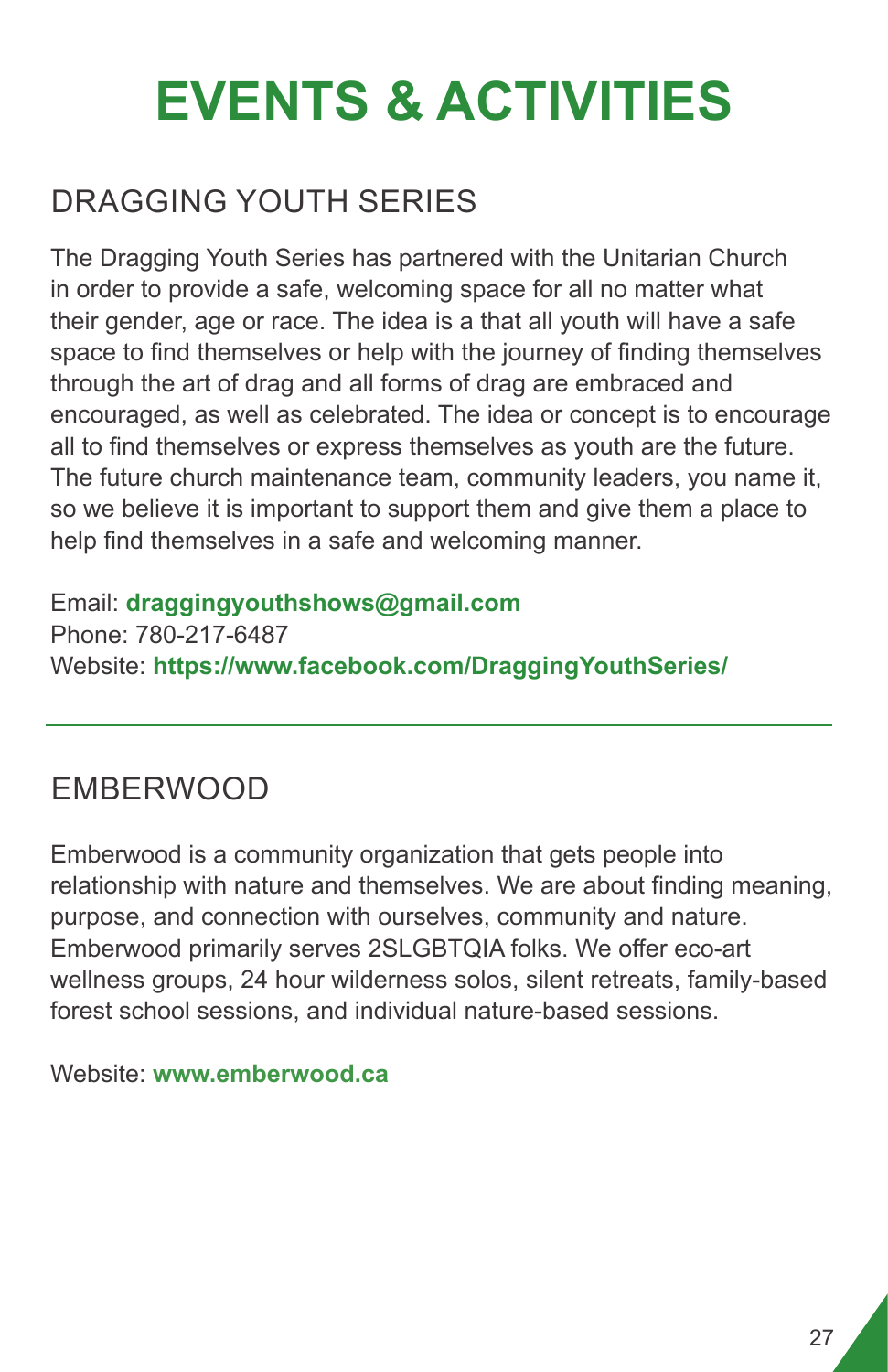#### IHUMAN YOUTH SOCIETY

iHuman Youth Society engages youth 12 - 24 years old to explore their artistic talents in a safe environment. Youth will need to register as members in the society. Registration is free.

Address: 9635 102A Ave Phone: 780-421-8811

#### IMPERIAL SOVEREIGN COURT OF THE WILD ROSE

Non-profit association that offers a John M. Kerr Memorial Scholarship for LGBTQ youth entering post-secondary studies. For information on the scholarship, please email ISCWR.

Email: **communications@iscwr.ca** Website: **www.iscwr.ca**

#### QUEER PROM

Queer Prom is a free event organized by a group of committed volunteers associated with the Pride Centre of Edmonton for LGBTQ youth and their close allies. Queer Prom is an opportunity to engage in a night of dancing and fun-filled activities with friends and/or family that may not have been otherwise provided for youth in high schools or may not be available to them now (e.g. prom/dance/formals).

Website: **https://pridecentreofedmonton.ca/special-events/queeryouth-prom/** Email: **youth@pridecentreofedmonton.ca**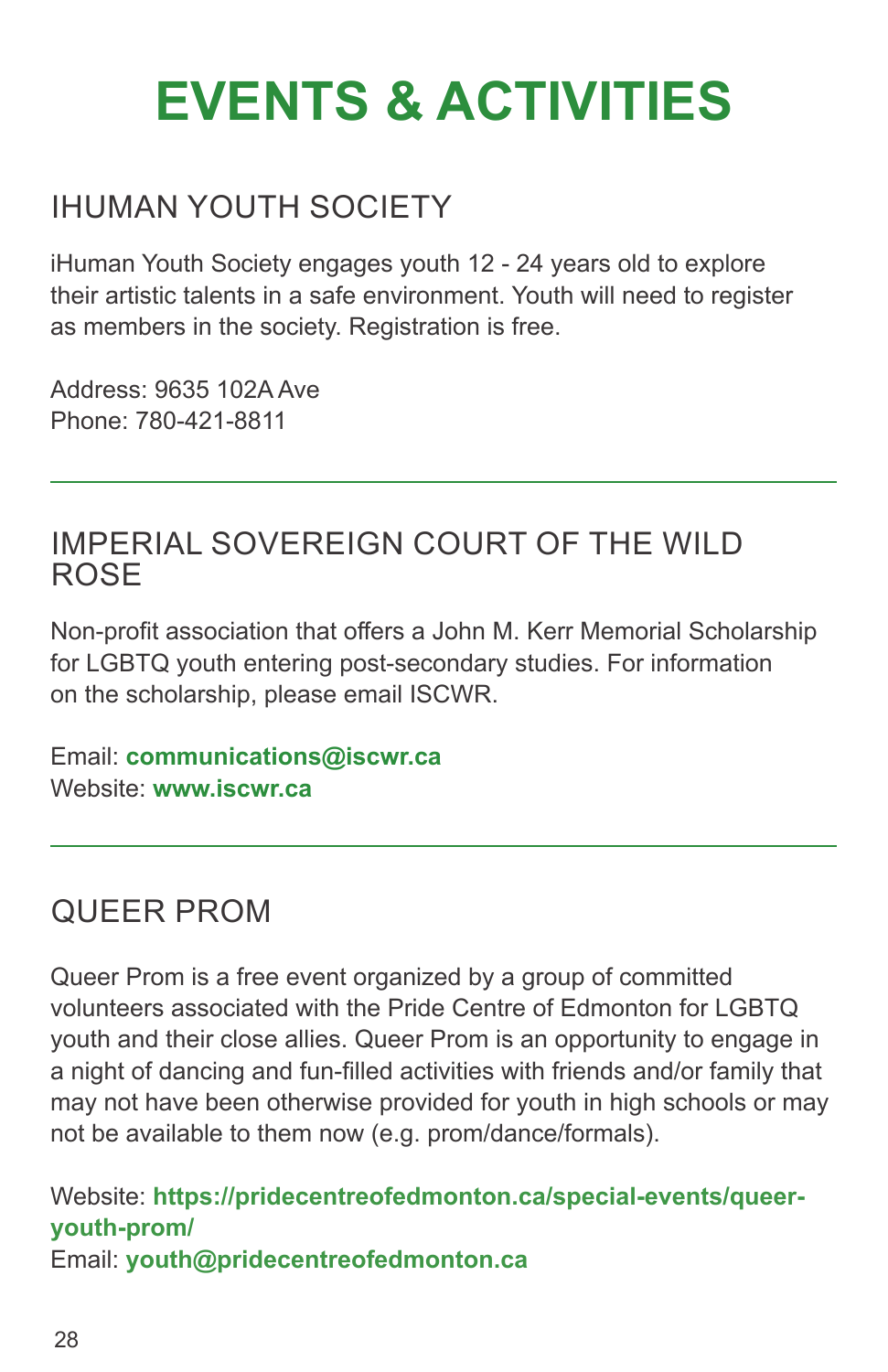#### QUEEROUT

A safe virtual space for queer, trans, non-binary, and gender diverse youth (ages 13- 24) to engage in fun activities, build community, foster friendships, and find support! The group currently meets every Wednesday evening from 5-7 pm. If QueerOut applies to you and/or is in your age grouping, please add YOUTH\_PCE #3637 on Discord or email youth@pridecentreofedmonton.ca for help getting setup.

Email: **youth@pridecentreofedmonton.ca**

### THE QUILTBAG

The QUILTBAG is an LGBTQ\* retail shop carrying queer & trans wares in Edmonton AB. The shop carries an always changing assortment of custom and curated items; accessories like pins, pronoun buttons, patches, stickers; art by local artists; small gifts such as candles and soaps; and trans gear including chest binders and compression underwear. All items are procured by Queer/Trans vendors and consignors.

Store Address: 10516 Whyte Ave, Edmonton, Alberta Email: **thequiltbag@gmail.com** Phone: 780-784-5265 Social Medias: **@thequiltbag**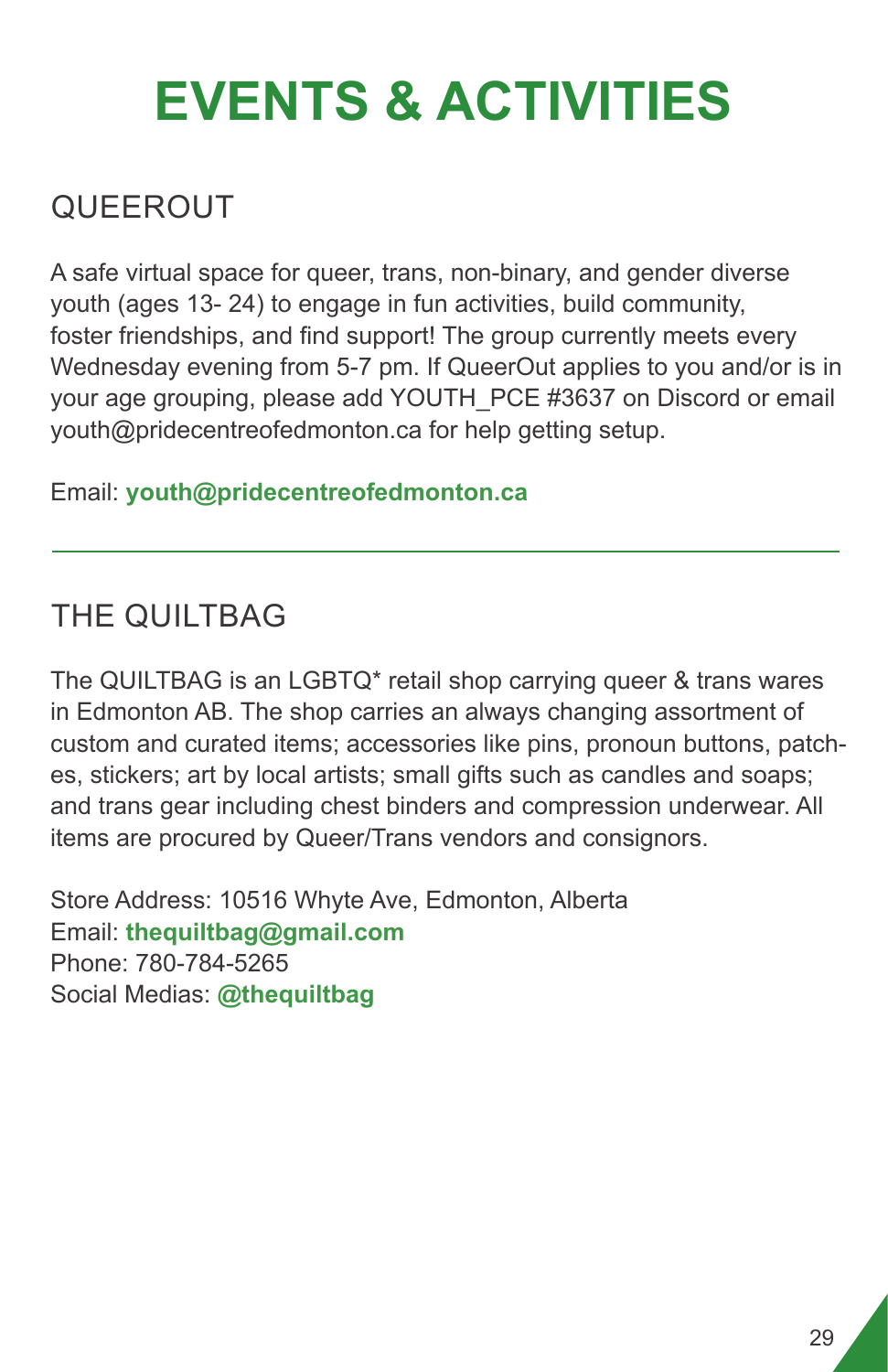#### TEAM EDMONTON

A non-profit organization that promotes local LGBTQS+ inclusive sports and recreational opportunities year-round. Some of the activities include hockey, volleyball, curling, badminton, yoga, swimming, choir and many more. Please visit the Team Edmonton website and Facebook group for the latest event information.

Email: **president@teamedmonton.ca** Website: **www.teamedmonton.ca**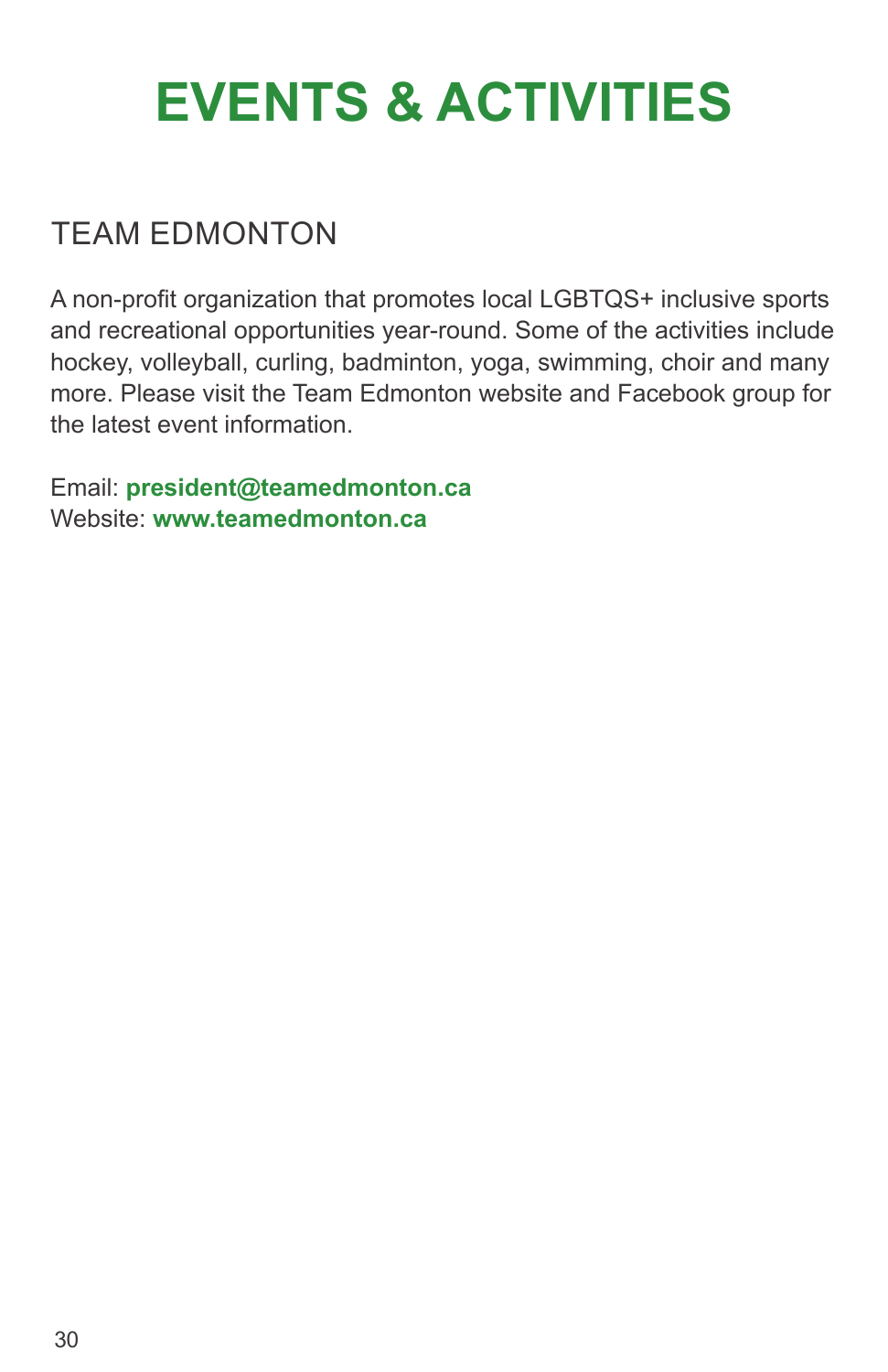#### ALL SAINTS' ANGLICAN CATHEDRAL

People from all walks of life are welcomed to workshop at All Saints'. We believe in being a part of the community and lifting everyone up in Christ's love.

Address: 10035 103 St, Edmonton, AB T5J 0X5 Phone: 780-428-6323 Website: **allsaintscathedral.com** Email: **admin@allsaintscathedral.com** Facebook: **All Saints' Anglican Cathedral**

#### HOLY SPIRIT LUTHERAN CHURCH

Welcome to Holy Spirit Lutheran Church! We hope to join with you in the journey of faith. We pray that in this place you feel the full, liberating embrace of Christ's love and you are inspired to be the best version of yourself and share Christ's love with everyone you meet.

Address: 11223 - 51 ave NW Edmonton, AB T6J 6Z6 Phone: 780-434-4012 Website: **holyspiritlutheran.ca** Email: **church@holyspiritlutheran.ca** Instagram: **HSLutheran** Facebook: **Holy Spirit Lutheran**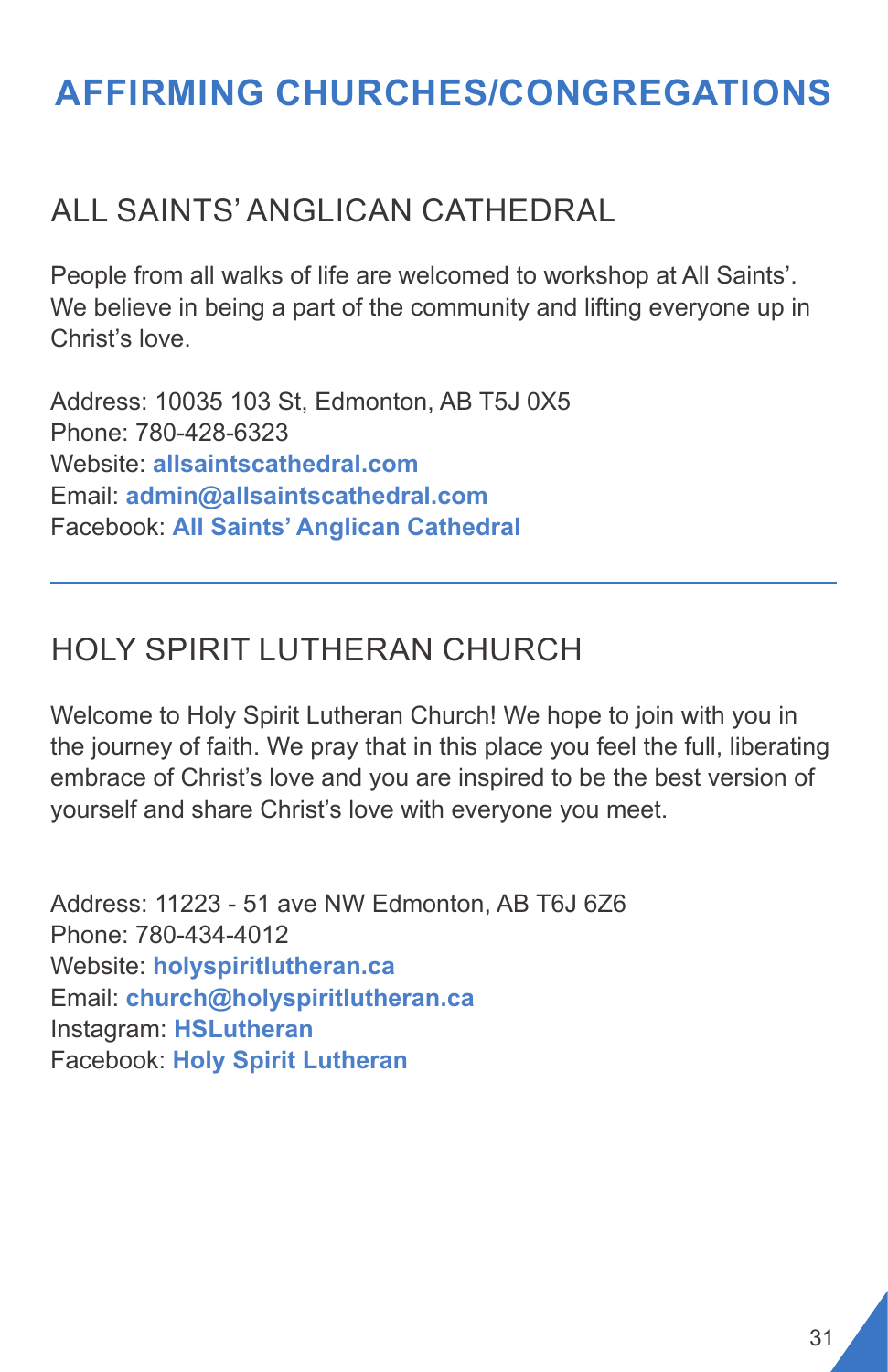#### MCDOUGALL UNITED CHURCH

Affirming congregation welcomes people of all sexual orientations. Sunday services at 10:30am. Affirm group meets monthly with activities and support to LGBTQ folk. All are welcome. Address: 10025 101 St Phone: 780-428-1818 Email: **info@mcdougallunited.com** Website: **www.mcdougallunited.com**

#### RIO TERRACE CHURCH

Rio Terrace Church is a progressive Christian congregation in the ancient Moravian tradition. Along with most other Moravian Churches, Rio Terrace Church affirms and welcomes 2SLGBTQA+ people as members and friends, and ordains 2SLGBTQ+ clergy.

Address: 15108 76 Ave NW Phone: 780-487-0211 Website: **rioterracechurch.org**

#### SOUTHMINSTER-STEINHAUER UNITED CHURCH

Southminster-Steinhauer United Church is a spiritual community where people seek to be about having a safe place to BELONG, not worrying about what to BELIEVE. This is a community where people of all ages, sexual orientations, and gender identities are welcome and affirmed and where the spiritual journey of each person is nurtured and supported. We gather Sundays at 10 am, both in-person and online. We support a number of affirming community programs in Edmonton including Emberwood and Camp Dragonfly.

Address: 10740 19 Ave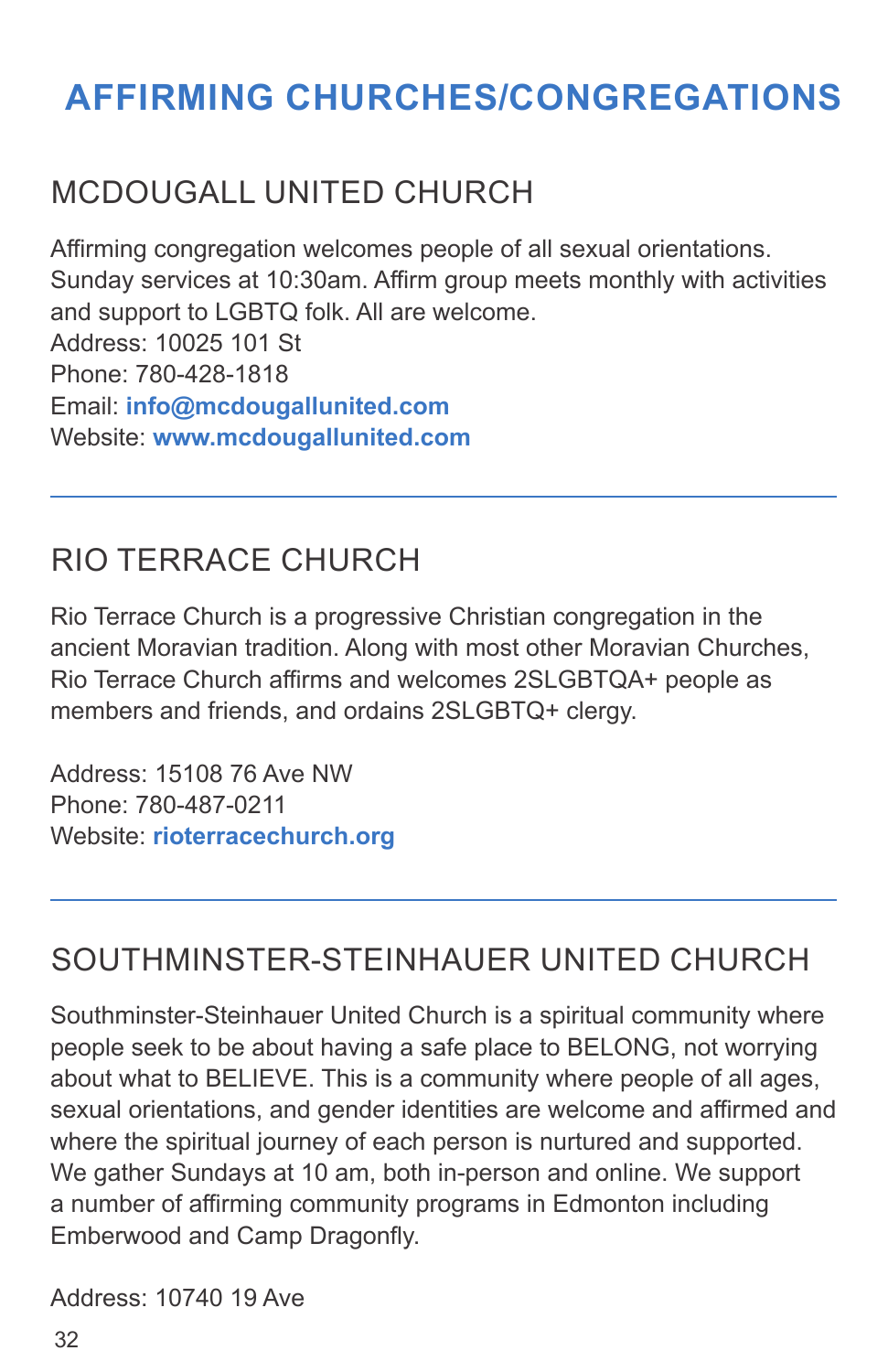Phone: 780-435-2028 Website: **www.smsuc.com**

#### ST. ALBERT UNITED CHURCH

St. Albert United Church is an affirming ministry within the United Church of Canada. Our mission, as followers of Jesus, is to cultivate spaces where everyone has room to grow and we can share God's hope for the Earth. We affirm all are welcome to share fully in our life and work regardless of age, race, gender, gender expression, sexual orientation, belief, economic circumstance, ability or background.

Address: 20 Green Grove Drive, St. Albert Phone: 780-458-8355 Email: **office@stalbertunited.ca** Website: **www.stalbertunited.ca**

#### ST. PAUL'S UNITED CHURCH

We are proud partners in pursuing justice and understanding for the LGBTQ+ community. We are a vibrant church with many opportunities for nurture and to get involved. We have regular gatherings that welcome LGBTQ+ youth and families, as well as Sunday worships. St. Paul's United Church sponsors Faith Lift Campus Ministry, a safe place for LGBTQ+ staff and students at the University of Alberta (office located at SUB 242). Sunday workshop is at 10:00 am.

Address: 11526 76 Ave Phone: 780-436-1555 Website: **www.stpaulsunited.org**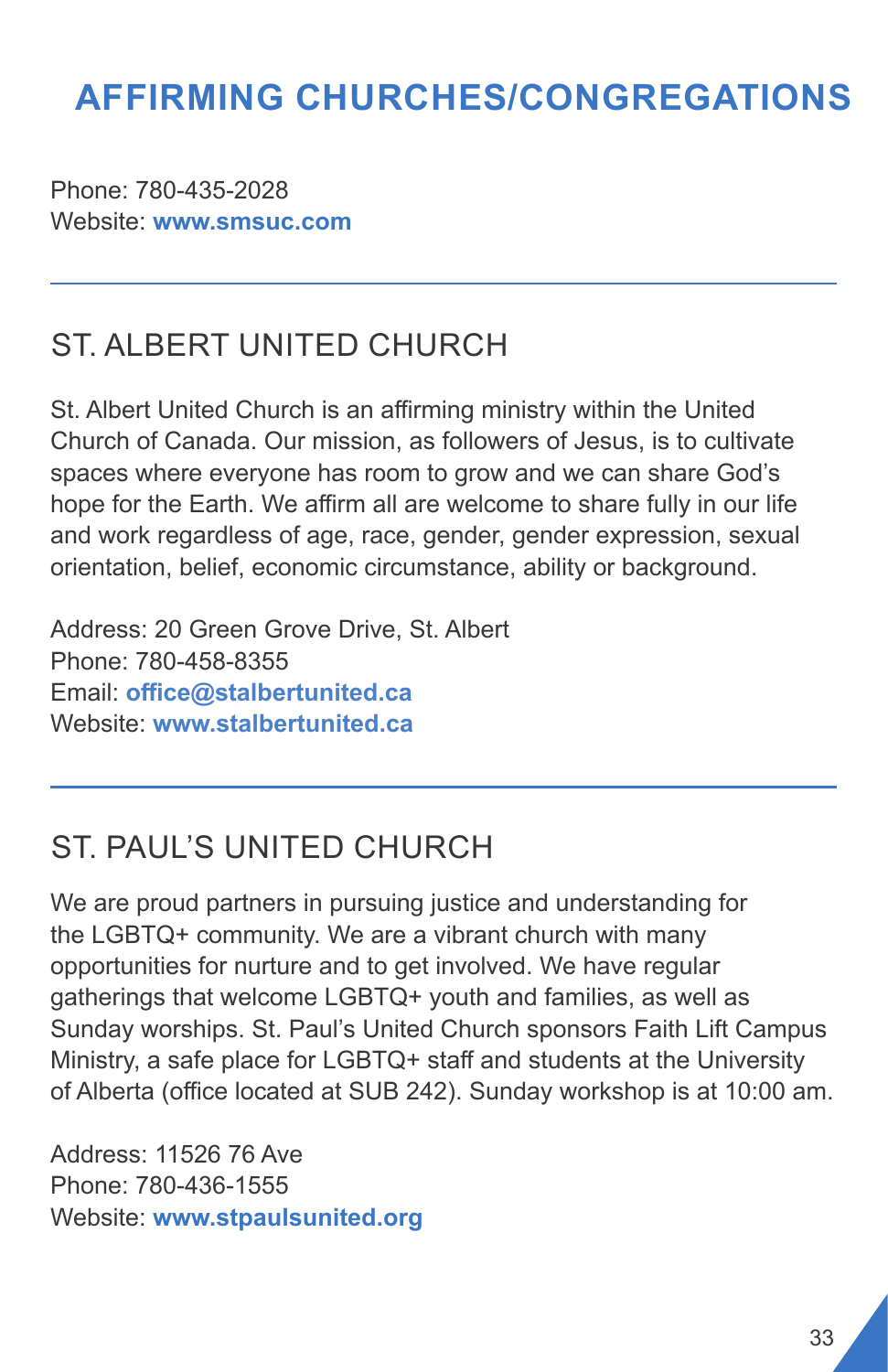#### UNITARIAN CHURCH OF EDMONTON

The Unitarian Church of Edmonton is a community comprised of all orientations and gender identities. We have long been allies of the LGBTQ community, providing meeting space for some of Edmonton's first gay dances back in the 1970s, and providing Services of Union for couples until same sex marriage became legal. We are a liberal religious community that honours freedom of belief and holds as our first principle, "affirming the worth and dignity of every person."

Address: 10804 119 St Phone: 780-454-8073 Email: **chadmin@uce.ca** Website: **www.uce.ca**

#### WESTWOOD UNITARIAN CONGREGATION

A liberal religious community, welcoming all: inclusive of sexual & gender diversity, heritage, age, ability, income. Westwood is a compassionate community of free religious thought, inviting all people to rest, grow, and serve the world.

Address: 11135 65 Ave Phone: 780-434-5819 Email: **info@westwoodunitarian.ca** Website: **www.westwoodunitarian.ca**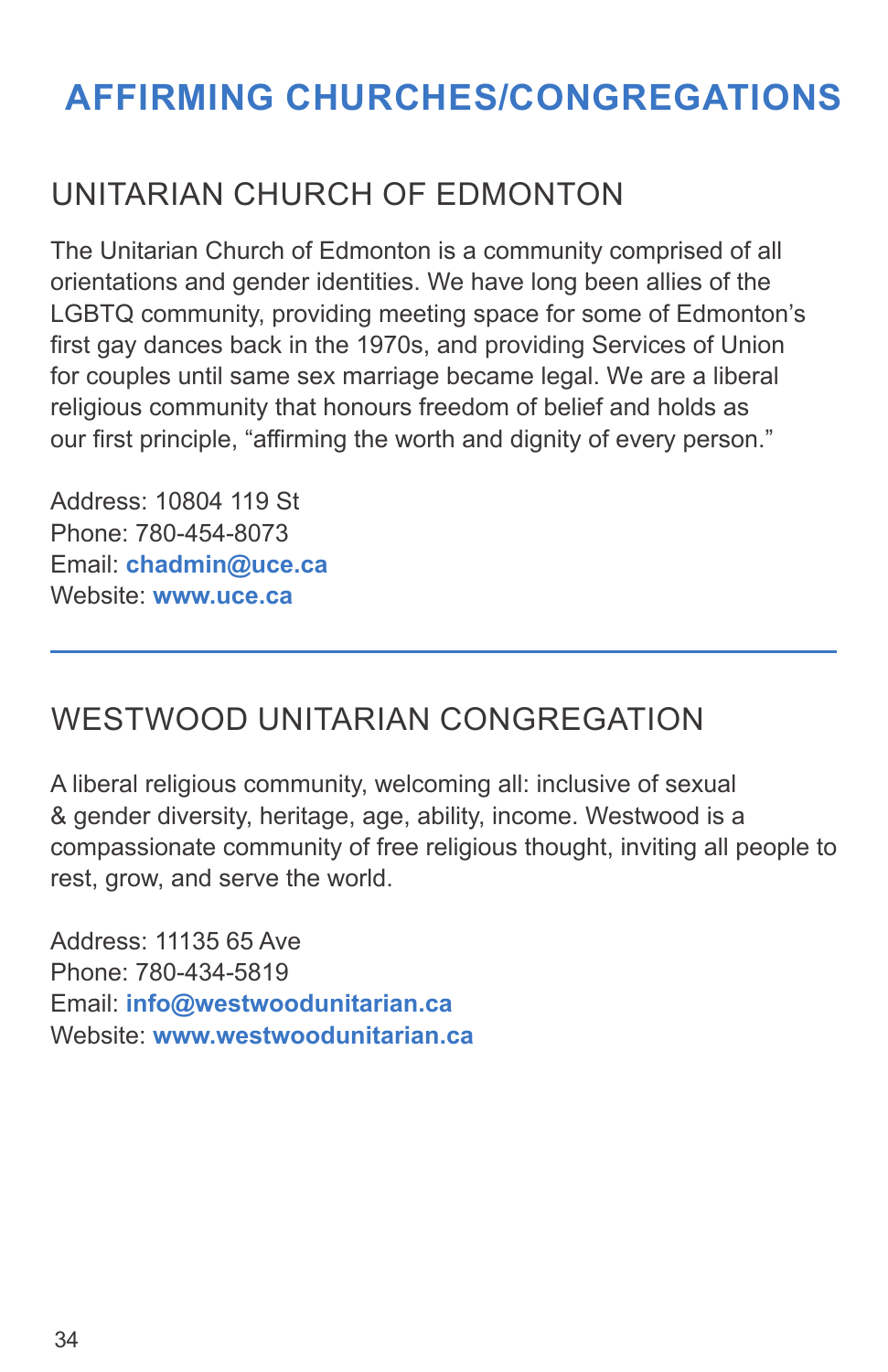## **ONLINE MEDIA**

### AUTOSTRADDLE

Online magazine for LGBTQ women. \*\*Please be advised that some content may be intended for mature youth.\*\*

Email: **info@autostraddle.com** Website: **www.autostraddle.com**

#### **EGALF**

Egale is Canada's leading organization for 2SLGBTQI people and issues. We improve and save lives through research, education, awareness, and by advocating for human rights and equality in Canada and around the world. Our work helps create societies and systems that reflect the universal truth that all persons are equal and none is other.

Website: **www.egale.ca**

#### EVERYONE IS GAY

Everyone Is Gay works to improve the lives of Lesbian, Gay, Bisexual, Transgender, Questioning/Queer, Intersex, and Asexual (LGBTQIA) youth using a three-pronged approach: providing honest advice to these youth while keeping them laughing, talking to students across the country in an effort to create caring, compassionate school environments; and working with parents of LGBTQ kids to help foster an ongoing dialogue and deeper understanding.

Founders Kristin Russo and Dannielle Owens-Reid also launched My Kid Is Gay, a first-of-its-kind digital presence for parents & loved ones of LGBTQIA youth, and co-authored This is a Book for Parents of Gay Kids (Chronicle, 2014).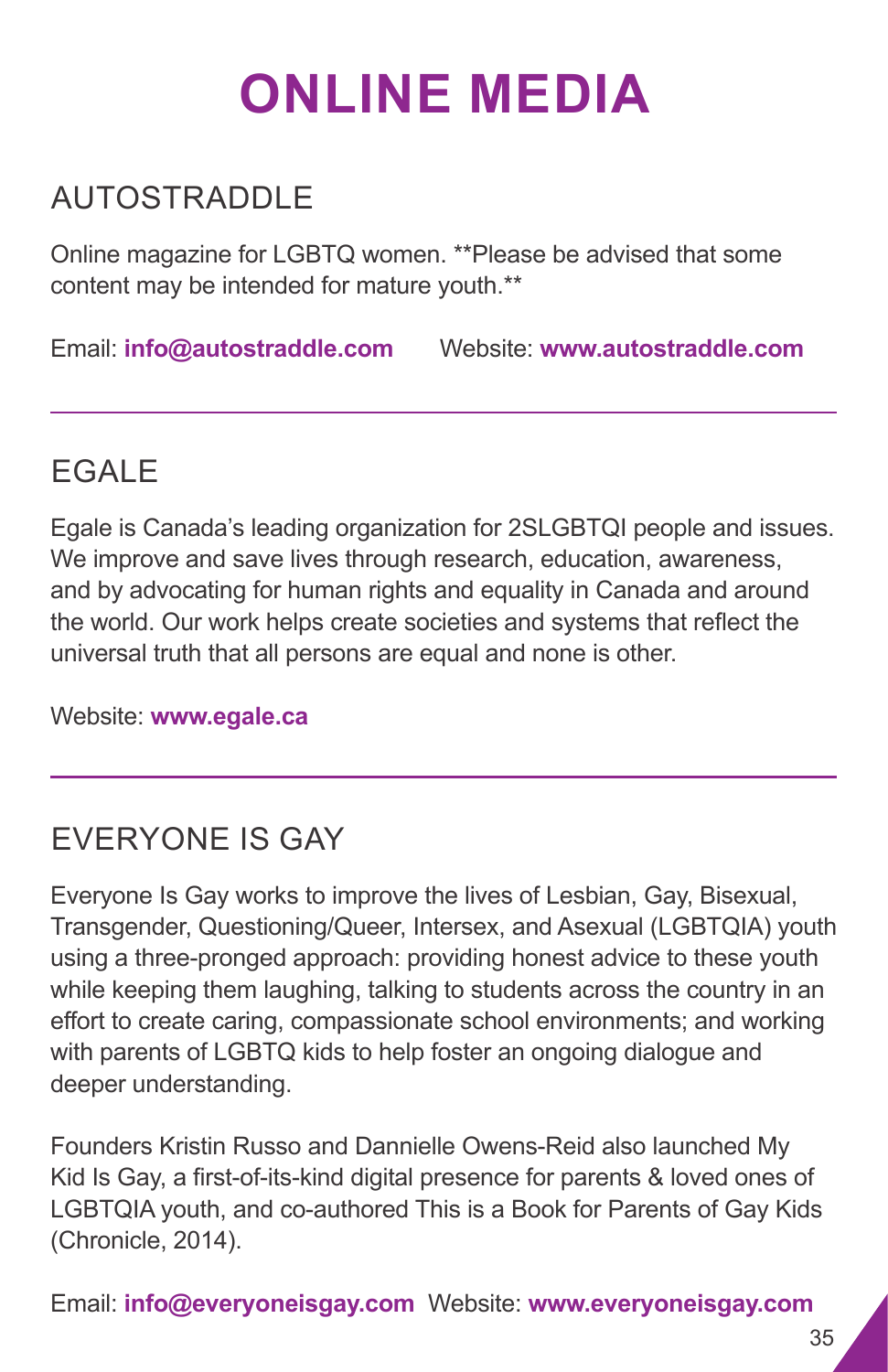## **ONLINE MEDIA**

#### TRANS PARENT ALBERTA 101

Trans Parent Alberta 101 is a compilation of resources for supportive parents, guardians and caregivers of transgender, non-binary and gender expansive children (minor or adult) in Alberta. The aim is to help them learn, navigate and support their loved one and the trans community. It is also the intention to help them find support groups and supportive organizations, as well as medical supports.

Website: **https://www.transparentalberta101.com/**

#### VPNMENTOR LGBTQ+ ONLINE SAFETY GUIDE

vpnMentor is the leading online security and privacy site. Their research and guides help keep people across the world safe online.

Website: **https://www.vpnmentor.com/blog/lgbtq-guide-online-safety/**

#### WE ARE THE YOUTH

A place to share your story and read about the journeys of other LGTBQ individuals.

Website: **www.wearetheyouth.org**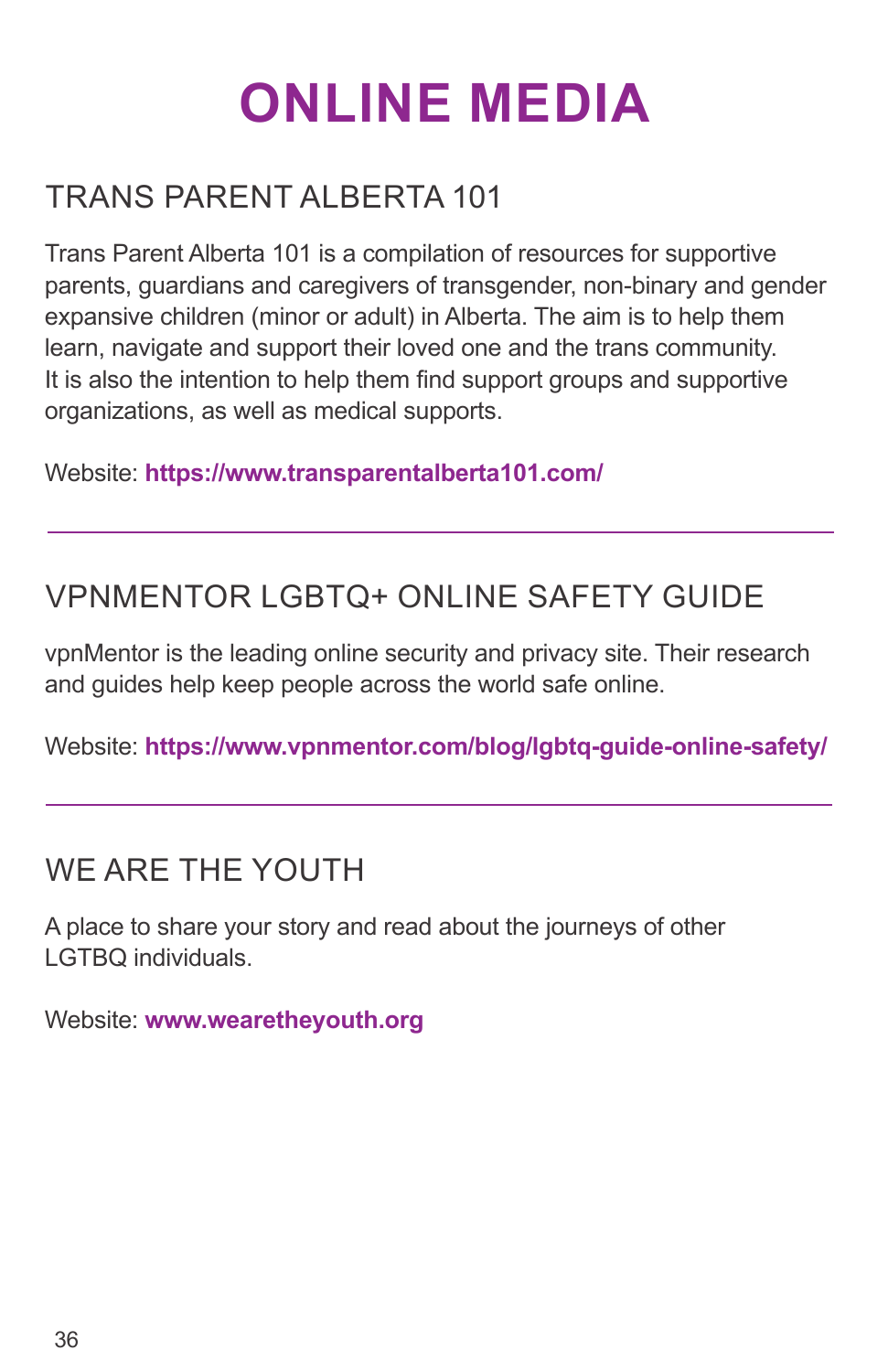## **TERMINOLOGY**

#### **REFERENCE**

Reference: Abramovich, A. (2014). Young, Queer and Trans, Homeless, and Besieged: A Critical Action Research Study of How Policy and Culture Create Oppressive Conditions for LGBTQ Youth in Toronto's Shelter System (Doctoral Dissertation). University of Toronto.

**Cisgender** – When a person's gender identity matches their body and sex assigned at birth

**Coming Out** – The process of coming to terms with one's sexual orientation and/or gender identity and disclosing it to others. Others typically assume heterosexuality and fixed gender states that fit into the binary of F and M, therefore, coming-out is an ongoing process.

**FTM** – A person, who was assigned the female sex at birth, but identifies as male. Also, trans man or transman. FTM is the acronym for Female-to-Male.

**Gender identity** – A person's deep internal feeling of whether they identify as being female, male, something in between, genderqueer, or something other.

**Gender-normative** – Refers to when people conform to what is considered culturally appropriate feminine and masculine behavior.

**Heteronormative** – The belief that heterosexuality is the 'normal' sexual orientation. Also refers to the belief that female and male gender roles are fixed.

**Homophobia** – Feelings of rage, hate, and disapproval of homosexuality. Homophobia can be manifested in numerous ways, such as verbally, emotionally, and through physical attacks.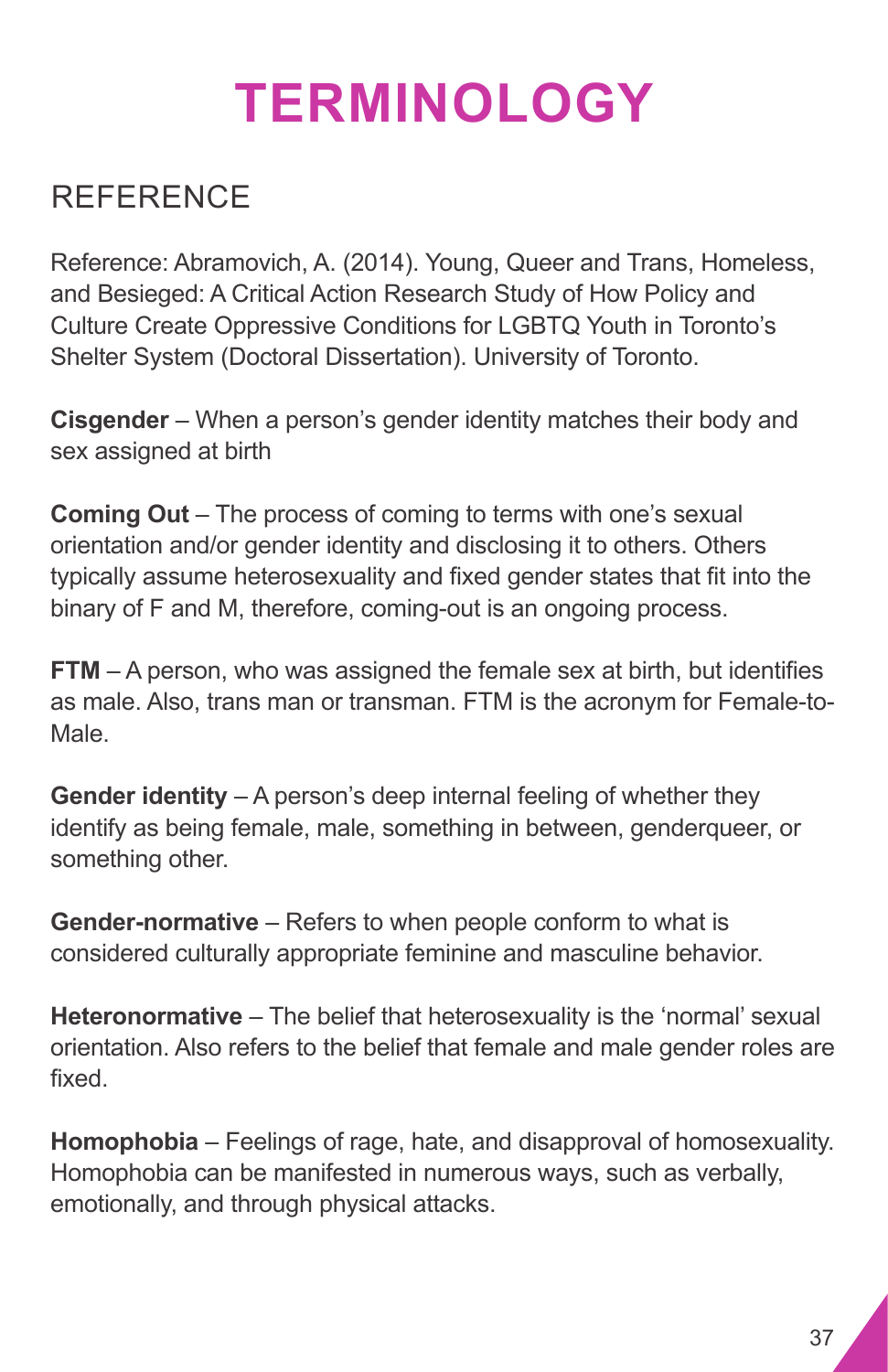## **TERMINOLOGY**

**LGBTQ** – Acronym for lesbian, gay, bisexual, transgender, transsexual, and queer, questioning.

**MTF** – A person, who was assigned the male sex at birth, but identifies as female. Also, trans woman or transwoman. MTF is the acronym for Maleto-Female.

**Pansexual** – When a person is sexually, romantically, and emotionally attracted to people of all gender identities and sexes.

**Queer** – An umbrella term for LGBTQ. Also a term of self-identification for people who do not identify with binary terms that describe sexual and gender identities.

**Sexual identity** – How a person identifies whom they are sexually and romantically attracted to (e.g. lesbian, gay, bisexual, heterosexual, etc.)

**Transgender** – An umbrella term used to describe people whose gender identity does not match with the sex they were assigned at birth. This term can encompass those who identify as transsexual, genderqueer, cross-dresser, and whose gender identities challenge gender norms.

**Transphobia** – Feelings of rage, hate, and disapproval towards transgender people or people who are gender-nonconforming. Transphobia can be manifested in numerous ways, such as verbally, emotionally, and through physical attacks.

**Two-Spirit** – This term is culturally specific to the North American Aboriginal community and refers to queer Aboriginal people who identify as both a male and female spirit. This term is not exclusive to gender identity, and can also refer to sexual orientation.

\*Please visit therainbowpages.ca for more terminology.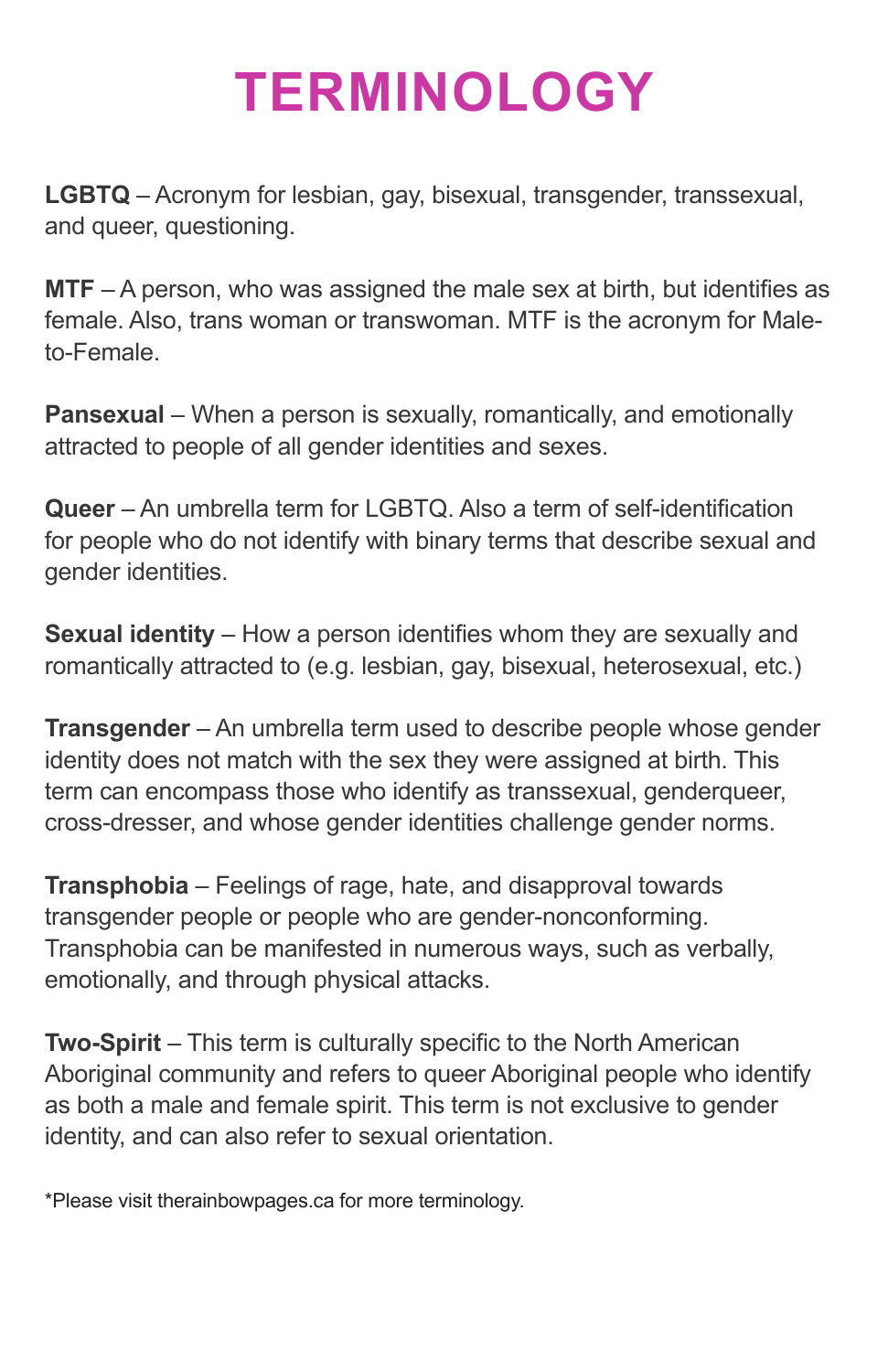## **INDEX**

#### A Accessible Acupuncture................................. 23 Alberta Gay Straight Alliance Conference..... 26 Alberta Gay Straight Alliance Network............. 4 All Saints' Anglican Cathedral ........................ 31 ASPECC........................................................... 4 Autostraddle.................................................... 35

#### B

#### $\overline{C}$

#### D

| Drop-in Single Session Counselling  8 |  |
|---------------------------------------|--|

#### E

#### F

#### H

#### I

| Imperial Sovereign Court of the Wild Rose  28 |  |
|-----------------------------------------------|--|
|                                               |  |
|                                               |  |
|                                               |  |

#### K

| ---- |  |
|------|--|
|      |  |
|      |  |

#### L

|  |  | Landing Society for Gender and Sexual Diversity, |  |
|--|--|--------------------------------------------------|--|
|  |  | 14                                               |  |

| M |  |
|---|--|
|   |  |
|   |  |

#### O

| Old Stratchona Youth Society, The  14 |  |
|---------------------------------------|--|
|                                       |  |

#### P

#### $\Omega$

| Queer and Trans Health Collective. The  24 |  |
|--------------------------------------------|--|
|                                            |  |
|                                            |  |
|                                            |  |

#### R

| . . |  |  |
|-----|--|--|
|     |  |  |

#### S

| Sexual Assault Centre of Edmonton 17    |  |
|-----------------------------------------|--|
|                                         |  |
|                                         |  |
| Southminster-Steinhauer United Church32 |  |
|                                         |  |
|                                         |  |
|                                         |  |
|                                         |  |
|                                         |  |

#### T

#### U Unitarian Church of Edmonton ...................... 34

#### V

#### W

| Westwood Unitarian Congregation  34 |  |
|-------------------------------------|--|

#### $\vee$

| т.                                    |  |
|---------------------------------------|--|
|                                       |  |
|                                       |  |
| YWCA Edmonton Counselling Services 20 |  |
|                                       |  |